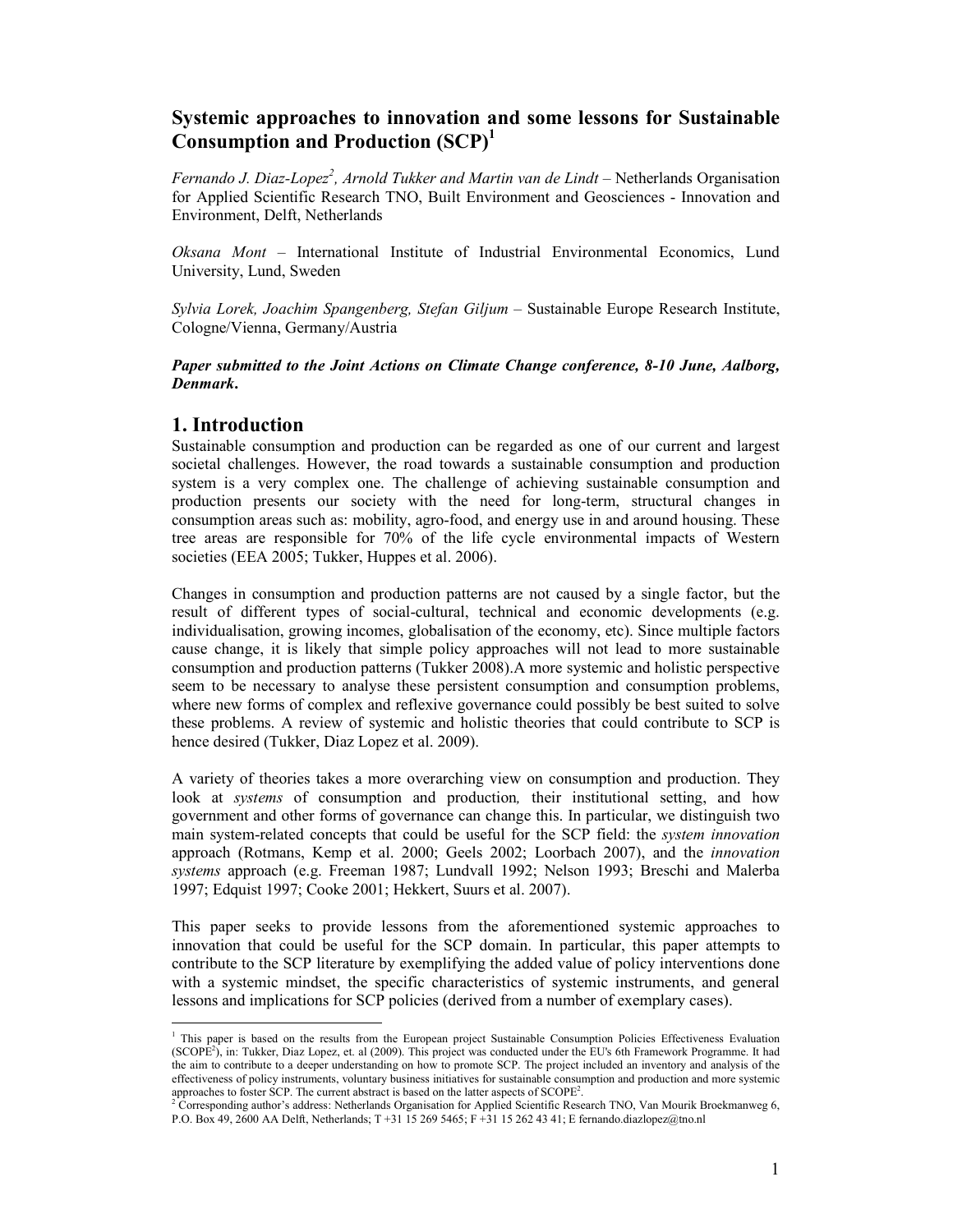In order to do so, the next section (briefly) specifies the difficulty to realise SCP. Following, a section summarising the two systemic approaches to innovation is presented, including policy instruments. The next section discusses general features of these theories in the light of SCP. In particular, this section illustrates a number of cases where systemic theories were the basis for policy intervention (from the mobility, agro-food, and energy use in and around housing domains). The previous is in turn used to provide lessons to the SCP field (section 5). This section also includes two subsections describing the characteristic of systemic instrumens and a number of white spots and gaps identified for the SCP domain. Finally, some conclusions are presented.

# **2. Setting up the context**

Sustainable consumption and production can be regarded as one of our current and largest societal challenges. However, the road towards a sustainable consumption and production system is a very complex one. This complexity arises from a number of factors. In the first place, sustainable consumption and production pre-supposes a clear balance between economic, environmental and social aspects. Secondly, no actor involved has the power to reach sustainable consumption and production by its own. Hence, it could only be fostered by cooperation actions and synergies between the various actors (i.e. designers, suppliers, producers, consumers, scientists, authorities etc). However these various agents or stakeholders have different goals, needs, perspectives, motives etc. Consequently, there no common sense of urgency and a shared vision on sustainable consumption and production, let alone the agreement on how to reach it. In the third place sustainable consumption and production addresses different scales in terms of time and place. What is sustainable 'here' does not necessarily have to be sustainable 'there'. Therefore, we have to take decisions 'now' that will have impact on 'later'.

The challenge of achieving sustainable consumption and production presents our society with the need for long-term, structural changes in consumption areas such as: mobility, agro-food, and energy use in and around housing. These tree areas are responsible for 70% of the life cycle environmental impacts of Western societies (EEA 2005; Tukker, Huppes et al. 2006). Some of their implications are described below:

- 1. Mobility has become an essential aspect of our society and quality of life; we travel more often and over longer distances. Growing energy consumption and higher emissions of greenhouse gases are the result of increasing personal travel by road and air, and are a major course of climate change. The expansion of infrastructure to support travel causes fragmentation of natural habitats and thus it affects biodiversity.
- 2. Sustainability in the food-agro area is related to several different fields from efficiency of the food production and consumption to health issues, from the local and seasonal food production to organic food, from the exhaustion of food sources such as fish population to energy consumption of different diets etc. Our eating and drinking habits lead to significant environmental pressures, often indirectly through agricultural production, processing and transportation of the food we consume. Direct negative environmental effects of food and drink consumption (i.e. travelling to the shops, storing, cooking and generating waste) are less in magnitude than the indirect effects but these are on the increase.
- 3. Buildings and homes are the main places for energy consumption; in their everyday operation as artificial environments for human life. Many houses and apartments now have multiple electronic appliances and are more luxurious. We build larger homes for fewer people and use more energy in our homes. We also buy increasing numbers of electronic goods such as: TVs, DVDs, and PCs, laptops, mobile phones, stereos and various kitchen appliances. We also replace these more frequently. As a result, even though the energy and resource-efficiency of each unit is improving, households continue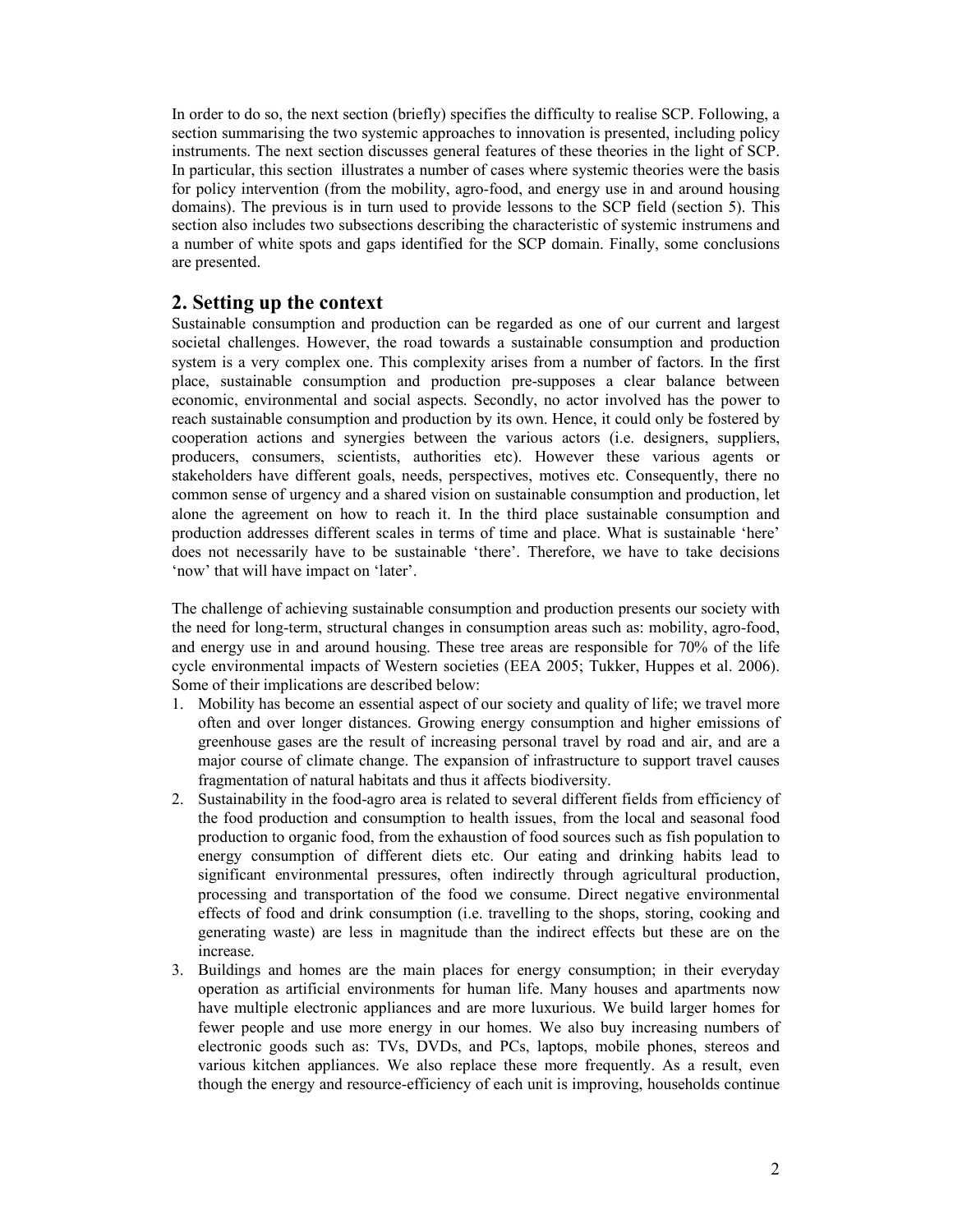to contribute the same share of greenhouse gas emissions and generate increasing amounts of waste (EEA 2005).

Consumption patterns in Europe are completely different to those fifty years ago. Transport, communication, tourism and leisure have emerged as major components of household consumption. In the future, we can expect rapid consumption growth, especially in the new Member States and accession countries – since they gradually reach the consumption levels of the EU-15.

Changes in consumption and production patterns are not caused by a single factor, but the result of different types of social-cultural, technical and economic developments. Important changes in the factors that drive our consumption may include: individualisation, growing incomes, globalisation of the economy and the opening of markets, technological breakthroughs (e.g. internet and mobile phones), targeted marketing and advertisement, decreasing household sizes and an ageing population. Since multiple factors cause change, it is likely that simple policy approaches will not lead to more sustainable consumption and production patterns (Tukker 2008).

Consumers are often not as sovereign as they might think, since their behaviour is shaped by factors they cannot influence. The same applies for businesses: they are embedded in a system that rewards profit, sales of material goods, growth, using externalities, and so on. A more systemic and holistic perspective seem to be necessary to analyse these persistent consumption and consumption problems. In this way, new forms of complex and reflexive governance could possibly be best suited to solve these problems and be considered as the logical next phase in the evolution of policy making. This in order to understand how policy instruments can lead to greening of the markets and stimulate more sustainable consumption patterns by individuals and households. A review of systemic and holistic theories that could contribute to SCP is hence desired (Tukker, Diaz Lopez et al. 2009). Such a review is presented in the section below.

## **3. Review of systemic approaches to innovation**

A variety of theories takes a more overarching view on consumption and production. They look at *systems* of consumption and production*,* their institutional setting, and how government and other forms of governance can change this. Carlsson, Jacobsson et al. (2002) cited several early examples of system approaches that included the works of input/output approach of Leontief (1941), the development blocs of Dahmen (1970), the national innovation system approach of Freeman (1987), Lundvall (1992) and Nelson (1993), the Porter's diamond (Porter 1990) and the technological systems of Carlsson & Jacobsson (1994).

In particular, we distinguish two main system-related concepts that could be useful for the SCP field: thee *system innovation* approach (SI), and the *innovation systems* approach. (IS) The empirical focus of the former approach is on 'system innovations'. It sees a partly lockedin, interdependent mainstream regime of technical artefacts, user practices, infrastructure, values; a niche level with novel practices, and a landscape that moulds the degrees of freedom of the regime. Regimes hence usually change in an incremental way. The system innovation approach has, since its origins, a sustainability driver. The empirical focus of the latter approach places knowledge, innovation, and (interactive) learning as core aspects within a well structured network of actors. It is interested in understanding development and diffusion of innovation. The innovation systems approach argues that the right mix of knowledge infrastructure, entrepreneurship, risk capital, launch markets etc. must be in place. In spite of not necessarily being focused on sustainability issues, a systemic and holistic use of the IS framework can give important contributions to the SCP agenda (Andersen 2008). The following two sub-sections present a review of the aforementioned theories.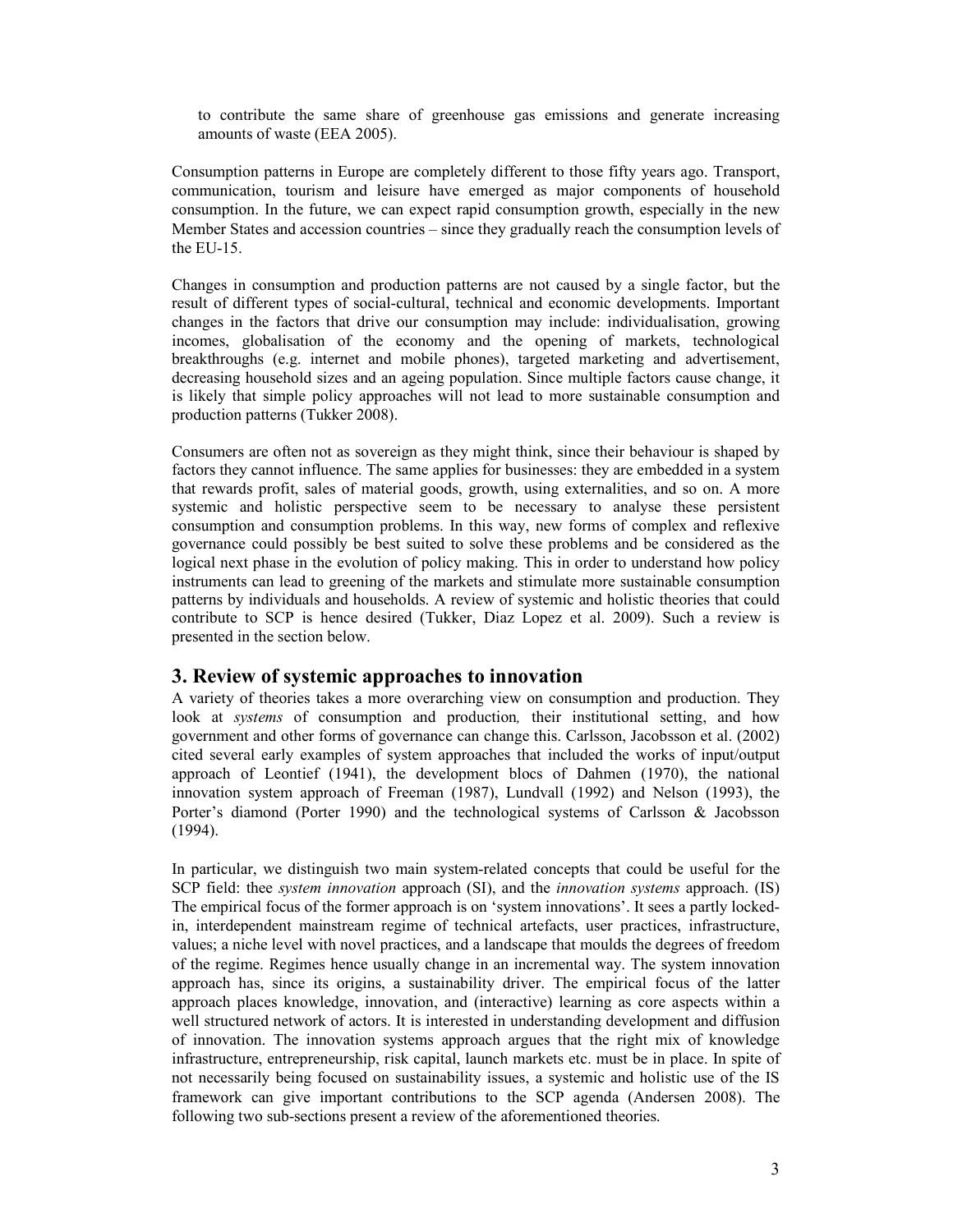## **3.1 System Innovation (SI): general features and policy instruments**

The notion of transitions has been introduced in a handful of prior innovation studies with various different meanings (e.g. Galli and Teubal 1997). However, the notion of transition we refer to is seen by Rotmans, Kemp et. al. (2000: 11) as*: "[…] a structural societal change that is the result of economic, cultural, technological, institutional as well as environmental*  developments, which both influence and strengthen each other". This approach was initially developed for the energy, transport and water supply systems but also extended to other fields (such as healthcare and food production). What is notable about all of these systems is their fundamental importance to human existence: they are framework societal systems which give a far larger array of stakeholders an interest in the transition than usually associated with innovation projects.

Transition management has emerged as a framework fostering large-scale transitions and systemic changes. Following on from the Rotmans, Kemp et al.'s (2000) definition, a transition is a fundamental change in three related aspects of a system. The first is called 'culture' which refers mainly to dominant paradigms, worldviews etc. The second refers to the structure of the system. This is the way the system has organised itself in networks, legislation, governance, infrastructure, markets etc. The third element of change is the socalled 'practices', which is basically composed of our daily routines. The empirical focus of this approach is on 'system innovations', which are considered to be a set of innovations that develops and/or conforms a new system that performs the same function better (than the original) or in a novel way (Weterings, Kuijper et al. 1997). The transition management approach was initially developed for the energy, transport and water supply systems but also extended to other fields (i.e. health, food). This approach is seen as a possible frame to deal with the uncertainty and complexity demanded by the SCP agenda (see section 4)

A transition is a fundamental change in three related aspects of a system. The first is called 'culture' which refers mainly to dominant paradigms, worldviews etc. The second refers to the 'structure' of the system. This is the way the system has organised itself in networks, legislation, governance, infrastructure, markets etc. The third element of change is the socalled 'practices', which is basically composed of our daily routines. One of the main analytical tools of this approach is the so-called multi-level perspective (MLP). The MLP is characterised by the distinction of a number of levels, and we follow Rip & Kemp (1998) in distinguishing three distinct scales of activity within transitions (see Figure 1)



#### **Figure 1 Multilevel perspective**

The first level is the landscape, in which processes of change occur. The landscape consists of the social values and norms, paradigms, economic development and trends at the macro level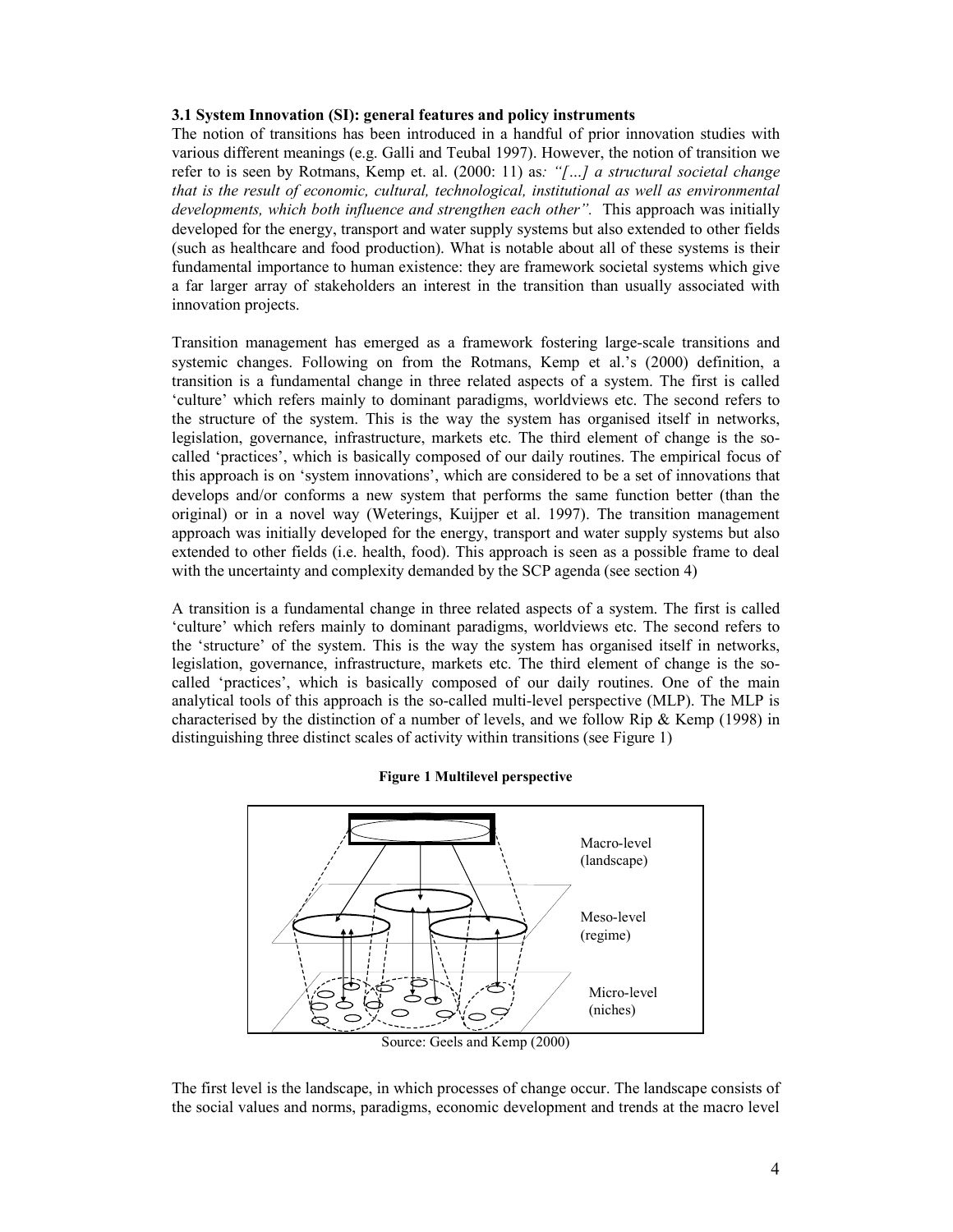(i.e. internationalisation, the rise of ICT-technology, demographic developments etc). Although the landscape level develops autonomously, it influences the other two levels, and is also shaped by the aggregation of outcomes at the two subordinate levels. *Landscape* refers to overall societal situation. It reflects the values and orientation of the society, economic situation, population dynamics and demographic changes, political atmosphere and so on. The middle level is the meso-level (regime). On the one hand, the 'regime' level refers to the way the system has organised itself in a way that give societal systems stability. On the other hand the regime is rather rigid and reserved to fundamental changes. *Regime* consists of the predominant technology, norms, rules and practices. The third level is the micro-level (niches) and is where most of the innovations take place. These innovations are not only new technologies, but also new rules and legislation, new organisations or even new projects, concepts or ideas (Geels 2002; Loorbach 2007). The *niche* level expresses the local innovations and experiments. Policy drivers and technology trends reflect the societal atmosphere and can influence all levels. Summing up, the core idea of MLP model is that socio-technical changes – e.g. adaptation to climate change, disruptive change in consumption behaviour - happen in the interplay between different levels. Conflicts and pressures at the societal level - e.g. climate change - can open up possibilities to a large systemic transition. The system transition/adaptation is possible, if all levels support the transition, but in conflict situation local innovations and experiments can be established and foster the system transition.

Based on the above, transition management can be regarded as a process of opening up and closing down (Voß and Kemp 2006). Opening up refers to create space for new visions on the problem, new solutions and a new system. Closing down refers to reducing complexity and ambivalence in order to keep focus in action. Whereas Voß and Kemp consider this as a paradox, within transition management it has to be regarded as complementary and interrelated motions within the transition management process (Grin and Weterings 2005). In this diverging and converging process societal actors are searching together for and exploring possible ways to innovate the system towards a desired (sustainable) state by experimenting, learning and reflecting. This is 'operationalised' in the steering framework for transitions, the transition management cycle (Figure 2). This cycle consists of four activity clusters, which can be related to three different levels that continuously influence one another (Lindt and Loorbach 2005; Loorbach 2007).



**Figure 2 Transition management cycle and activity clusters** 

*Source: Lindt & Loorbach (2005) based on Loorbach (2002)*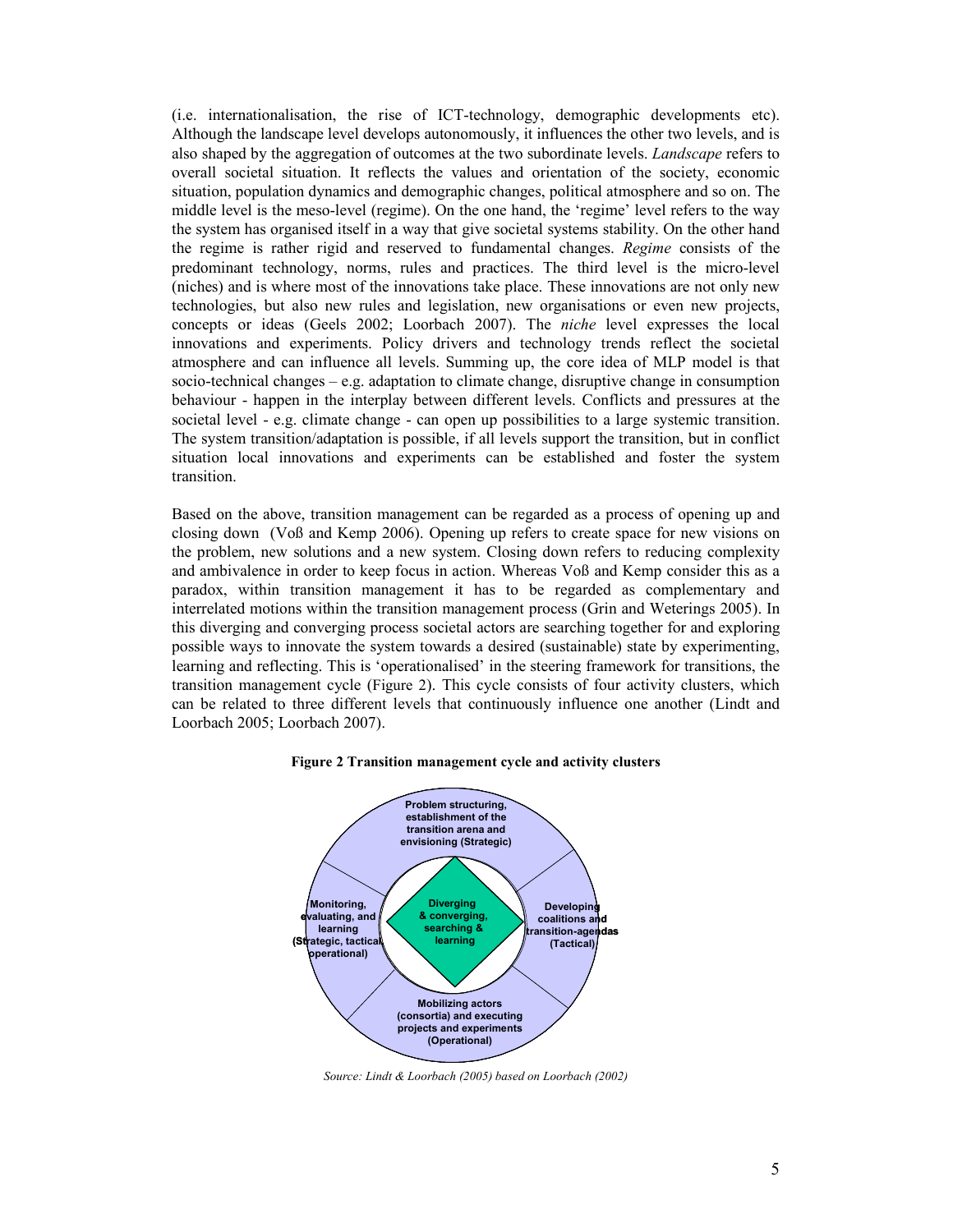The different activity clusters of the transition management cycle can be described as follows: *Strategic level:* problem structuring and envisioning. This activity cluster starts with structuring the problem on the system level with a small group of frontrunners (start of the transition arena). This will lead to a shared picture of the system at hand and its problems. It will create a stronger sense of urgency to innovate the system. The problem structuring provides the basis for reframing the societal problem (challenge) and opens up the possibility for developing new visions (and solutions and strategies). These visions are no blueprints of the desired state of the system, but more beacons or frameworks for short-term actions. They are used for 'closing down' in the sense that they help to keep focus. *Tactical level:* building, developing coalitions and transition agendas. This activity cluster aims at developing the socalled 'transition agenda'. At this stage of the process, the process 'opens up' for more dialogue between all kinds of societal actors (NGOs, scientists, business, organisations etc) who have a stake in the new direction. They translate the broad vision into specific goals and actions. Furthermore they create their own networks and coalitions to influence the dominant regime to meet their own strategic goals and to (contribute to) the emerging of a new culture, structure and practices. *Operational level:* mobilising actors and implementing transition experiments. The objective of this activity cluster is to create space (niches for innovation) and to open up possibilities to set up a portfolio of experiments with all kinds of consortia. To keep focus, the experiments are derived from the various agendas developed at the tactical level. Simultaneously, these experiments provide new insights, knowledge etc for the strategic and tactical levels by connecting the experiments, learning and reflecting on them. *All levels*: Monitoring, evaluation and learning. The monitoring, evaluation and learning is an explicit part of the transition management. It is based on the notion of social learning and can be defined as a participatory process of describing, evaluating and reflecting on all ongoing activities in order to stimulate the steering of the system innovation by further refinement of and/or reorientation of the transition management activities at all levels.

The use of this transition management cycle in (policy) practice is rather complex. One reason for this is because content and process are intertwined. Another reason of complexity is the fact that for a the greater part of the people involved transition management and its underlying concepts are new and requires new ways of thinking and breaking through existing (policy) routines. A third reason for the complexity of the transition management process is that the activities in the four clusters and even the activity clusters themselves are in practice not ordered in the ideal way of the transition management cycle. Nonetheless, since the early 2000 transition management as a policy approach has been firmly embraced by the Dutch government. The UK government has also started to show a positive interest in this concept, especially for the topics of energy and transport. At the regional level, the region of Flanders in Belgium has also recently adopted the transition management approach for specific environmental problems (i.e. waste management) and housing. In addition to these, the concept of transition management is also getting more and more attention in other European countries such as Switzerland, Finland, Sweden, the UK and Germany. However, the interest in most of these countries has been mainly restricted to the scientific community. To date, some small-scale experiments have been set up following the concepts and elements of transition management (see Loorbach 2008 for a review of cases).

The Dutch transition management school distinguishes the use of regular policy instruments and transition instruments (Loorbach 2007). Under regular policy instruments we mainly see economic instruments, informative instruments, and regulation (legislation). For persistent problems such as the increasing unsustainable consumption patterns by individuals and households, regular policy instruments may not to be sufficient. This means that new (systemic) instruments may be needed to foster long-term changes to sustainability in systems of consumption. In this point is where transition instruments could be particularly useful. Kemp and Rotmans (2004) noted that instruments for transition management are endogenous to the process. Moreover, transition management does not call for the upheaval in policy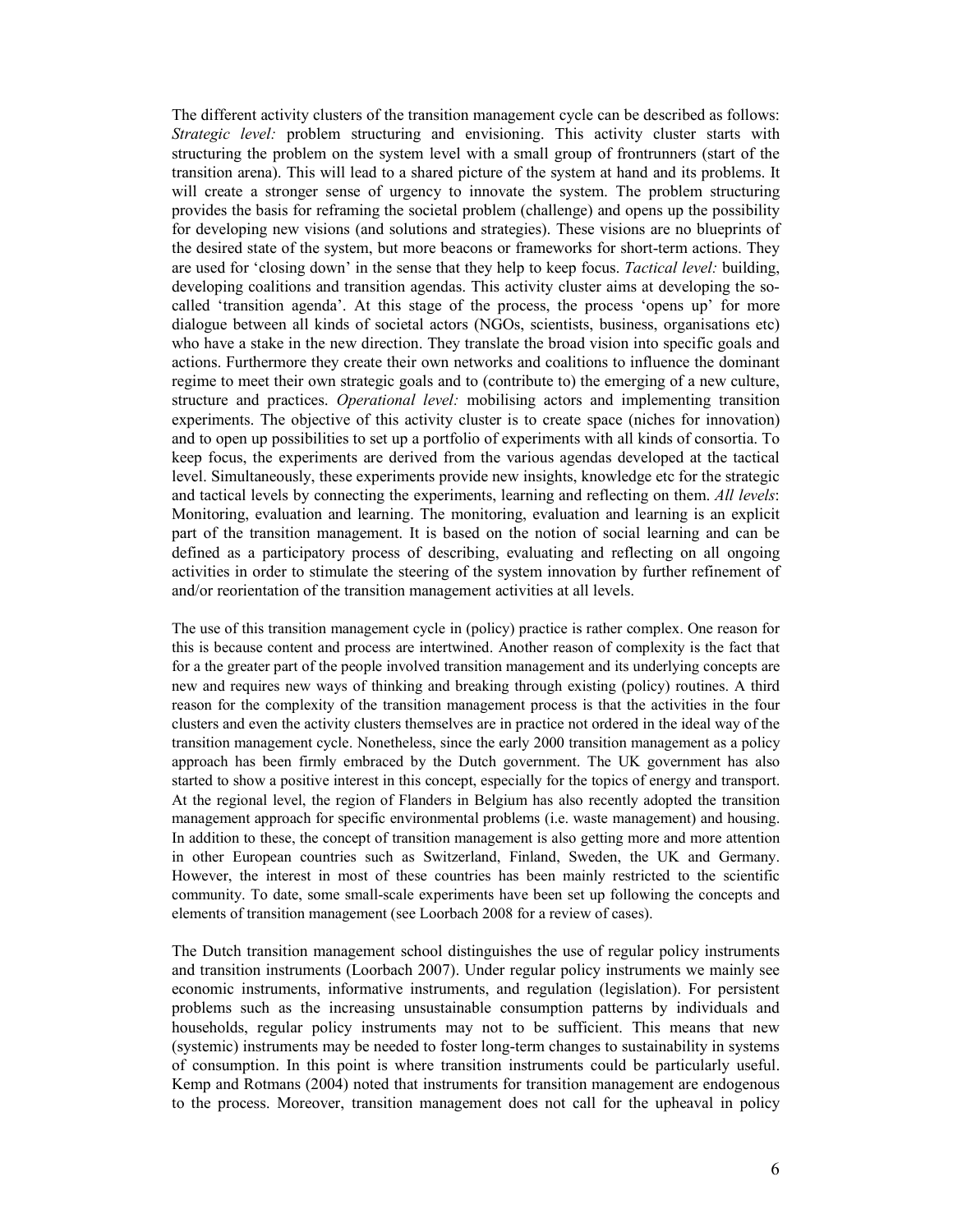instruments but suggests that different policy fields should be better coordinated (e.g. innovation, environmental, science and technology policies). Transition management implies focussing on continuously connecting various scale levels, policy domains, societal questions, contextual developments and all kind of stakeholders. Within this complex process the four clusters and the activities within them have to be seen as anchors for keeping the process on track (see Figure 2). The various tools used in this approach are summarised in the table below.<sup>3</sup>

| Level            | Goals            | <b>Transition Instruments</b>           |  |
|------------------|------------------|-----------------------------------------|--|
|                  | Integration      | Integrated systems analysis (ISA)       |  |
| <b>Strategic</b> | Giving direction | Transition Arena, Transition visions    |  |
|                  | Reframing        | Transition Arena,                       |  |
|                  |                  | Integrated systems analysis             |  |
|                  |                  | Transition vision                       |  |
|                  | Translating      | Transition images, transition paths     |  |
| <b>Tactical</b>  | Agenda-building  | Transition agenda transition coalitions |  |
|                  | Networking       | Transition paths                        |  |
|                  |                  | Innovation networks                     |  |
| Operational      | Innovation       | Transition experiments, testing grounds |  |
|                  | Development      | Experiment portfolios                   |  |
| Monitoring /     | Social learning  | Transition monitoring                   |  |
| evaluation       | Adaptation       | Participatory evaluation                |  |

**Table 1 Policy instruments in Transition Management**

Source: Loorbach (2007)

An example of the implementation of transition management framework at the national level can be found in the 'BSIK' programme in the Netherlands.<sup>4</sup> This programme started in the year 2003 under the coordination of the Ministry of Economic Affairs. Its aim was to stimulate innovation and scientific research towards a high-quality knowledge economy. The BSIK-programme started with a budget of around 800 million euro for a period of five years. The thematic areas were: Information and communication technology; micro and nanotechnology; breakthroughs in health, food, genomics and biotechnology; high-quality use of space; and, sustainable system innovation. There are various programmes and sub programmes within the five themes afore mentioned. In all of them, business, knowledge institutions, government, NGOs etc are participating and working together. The theme 'sustainable system innovation' is particularly important for the SCP agenda. It has a number of innovation programmes towards sustainable development in the fields of agriculture and mobility. Besides that, there is a sub programme called Knowledge Network of System Innovations (KSI). This latter programme aims to develop, disseminate and implement the knowledge on transitions and transition management towards a sustainable society.

#### **3.2 Innovation Systems (IS): general features and policy instruments**

According to Lundvall (1992: 2), an innovation system*: "[…] is constituted by elements and relationships which interact in the production, diffusion and use of new and economic useful knowledge."* Following on from the definition above, the innovation systems approach places knowledge, innovation, and (interactive) learning as core aspects within a well structured network of actors (Edquist 2005). In this approach, knowledge can take several forms and it is normally referred to processed information. Learning is a central aspect for the use of this useful knowledge, since it provides a deep understanding on the interaction between users and producers as part of the innovation process (e.g. Nonaka and Takeuchi 1995). The innovation systems approach also includes both firm dynamics and particular technology characteristics and adoption mechanisms (Hekkert, Suurs et al. 2007).

 $\ddot{\phantom{a}}$ 

<sup>&</sup>lt;sup>3</sup> For a full description, see Loorbach (2007) or annex 3 of the SCOPE<sup>2</sup> report in Tukker, Diaz Lopez, et al (2009)

<sup>4</sup> BSIK stands for 'Besluit Subsidies Investeringen Kennisinfrastructuur' or 'decisions on subsidies for investment in knowledge infrastructure'.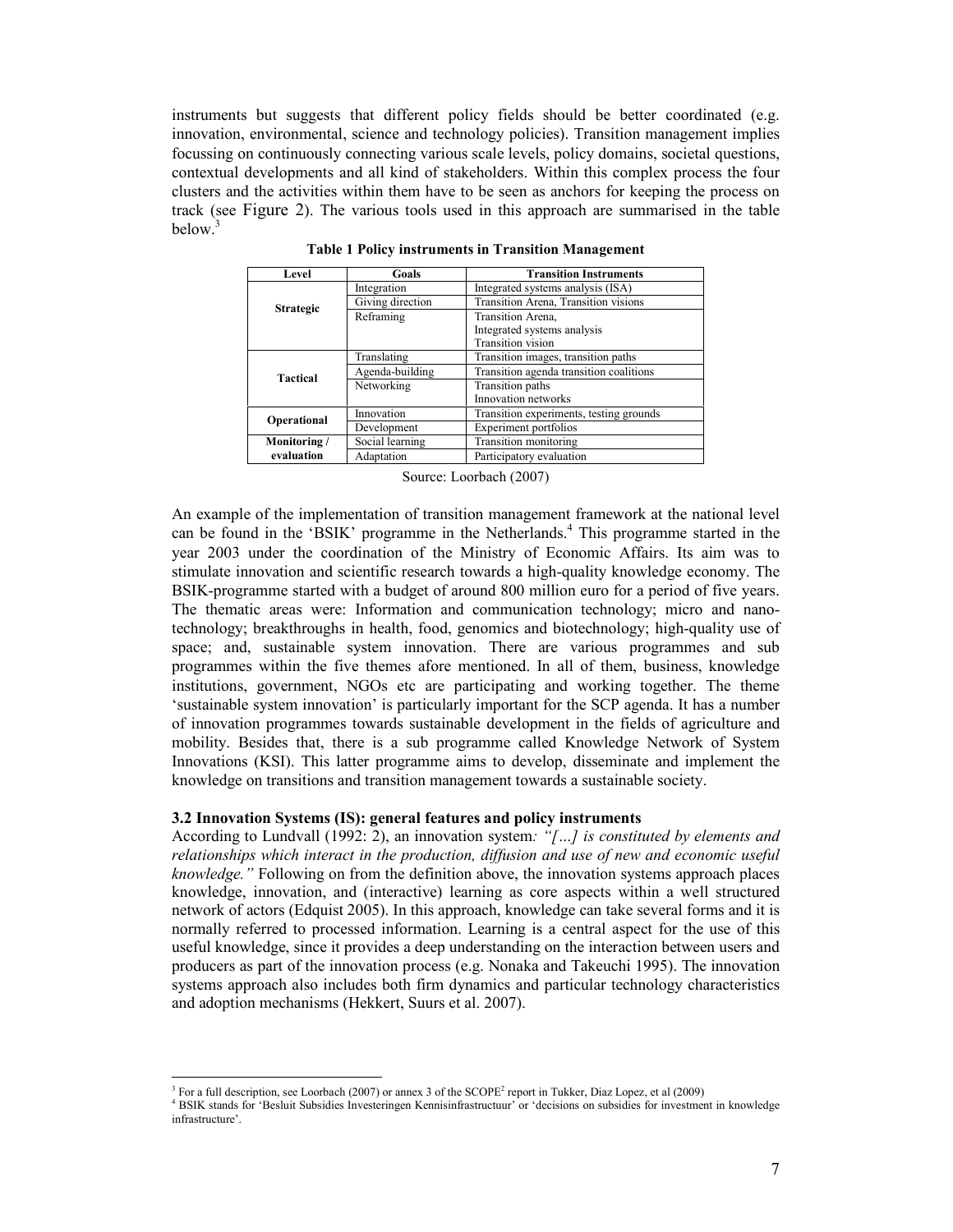The interactions among institutions are the factors that determine the innovative performance of national firms (Lundvall 1992; Nelson 1993).<sup>5</sup>The reason for this is that the factors that according to innovation system theories determine economic capacity, are mainly locally or regionally oriented (i.e. learning, the relation with research and development, educational systems, etc). Summing up, the innovation system approach emphasises the role of markets, innovation at company level, the supply-demand interaction, and the institutional context where innovations are developed and transferred.



#### **Figure 3 Examples of NIS and TIS**

Source: OECD (1999) for NIS and Bergek, et. al. (2008) for TIS

Innovation systems can exist in several dimensions, namely technological (Carlsson, Jacobsson et al. 2002), regional (Braczyk, Cooke et al. 1998; Asheim and Gertler 2005), sectoral (Malerba 2002), and national (Lundvall 1992; Nelson 1993) (see Figure 3). In principle, a national innovation system may be seen as the aggregate of a set of technological, sectoral or regional systems (Carlsson, Jacobsson et al. 2002). The common underlying notion of all of these types of systems is that (organisational or technological) innovations are created at the individual and at the collective level within innovative firms.<sup>6</sup>

Where the NIS approach puts the institutions (and firms) as the central aspect of the innovation system, the functions that an innovation system can perform are seen as dominant factors in fostering innovation. This functional approach of IS is based on the contributions of 'technological systems' studies. It diminishes the complexity of the innovation system by reducing the number of actors, networks and institutions. The functional approach is more problem oriented, and aims to analyse and seek to promote innovation in specific sectors. It is commonly referred as to the 'technological innovation systems' (TIS) (e.g. Carlsson, Jacobsson et al. 2004; Jacobsson and Bergek 2004; Bergek, Jacobsson et al. 2008). Functions may include the provision of research and development, competence building, formation of new product markets, articulation of user needs, creating and changing organisations needed for the development of new fields of innovation, networking around knowledge, creating and

 5 The NIS approach uses the term 'institution' both in terms of normative structures (organisations) and things that pattern a behaviour (i.e norms, rules, laws). Unfortunately, the indistinct use of these terms can lead to a constant confusion. This topic is subject of an ongoing debate, but our review does not intent to contribute to it. See for example the clarifications on this topic provided by Edquist and Johnson (1997)<br><sup>6</sup> The technological innovation gyptom is

The technological innovation system is used to describe the cases in table 3 (section 4). This approach is focused on generic technologies that could have many general applications in different industries, irrespectively of being developed or not within the firm. For reasons of space, we cannot provide a full description of each approach to innovation systems. See the Annex 3 of the Scope2 report for a full review of these approaches (Tukker, Diaz Lopez et al, 2009). Alternatively, see Coenen and Diaz Lopez (2008) for a review of technological & sectoral innovation systems and socio-technical systems.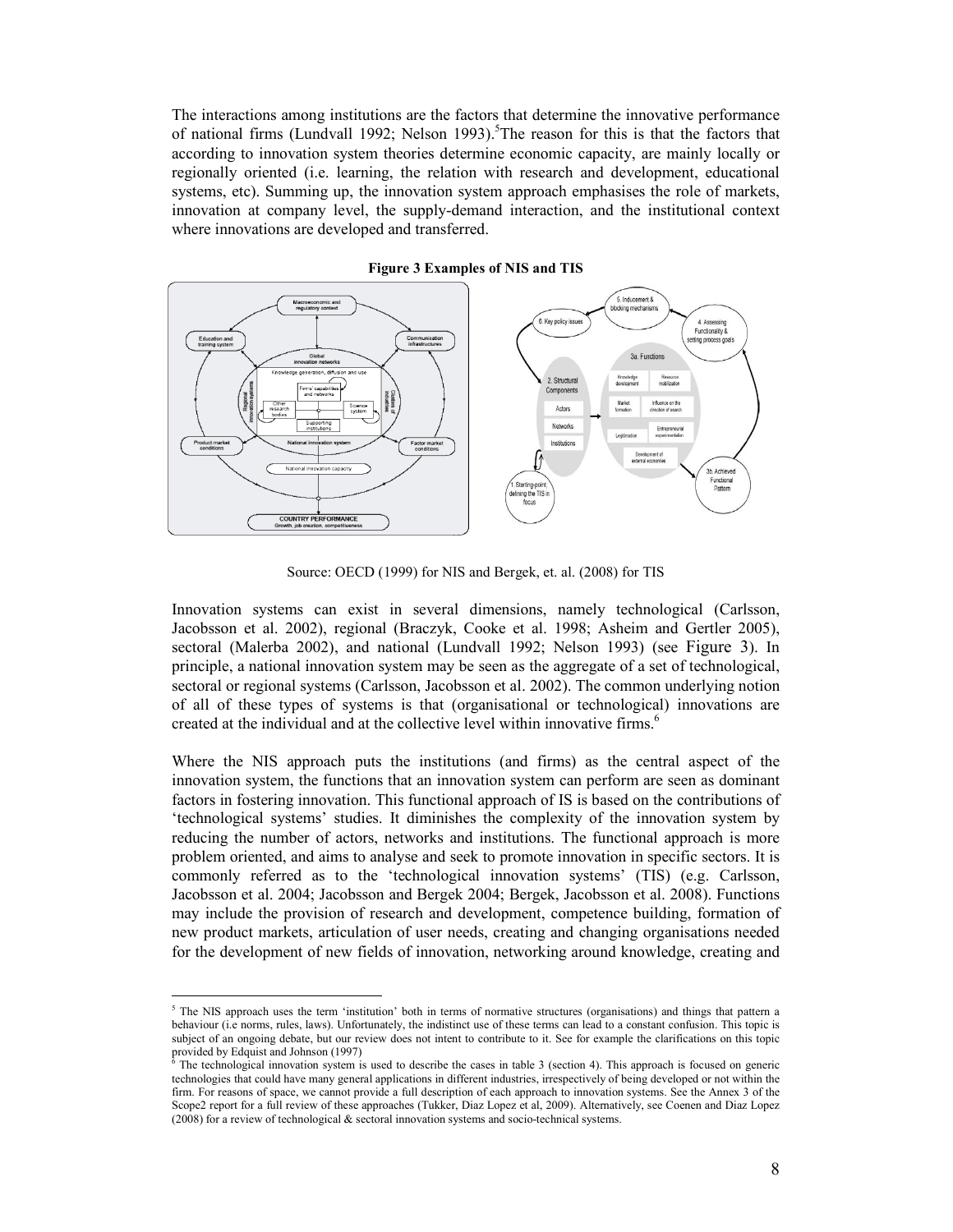changing institutions, incubating activities, financing of innovation processes and other activities, provision of consultancy services, etc (Edquist 2005).

In the context of the enlarged attention for fostering innovation and competitiveness (i.e. via the Lisbon Agenda and the new knowledge-based economy), the concept of innovation systems has been explored and firmly embraced by the OECD (1997; 1999; 2002; 2005) and the European Commission (EC 2003; 2004; 2004; 2006). It is well known that the innovation systems approach have greatly influenced innovation policy making in the last decade. Examples of the implementation of this approach can be found at the national level, e.g. in Finland (STPCF 2003; STPCF 2006), Sweden (Sandström, Backlund et al. 2004; VINNOVA 2006; 2007), the UK (DTI 2003; DfT 2007), etc. Hitherto, the IS approach has extensively promoted the use of specific (innovation) instruments to promote (technological) innovation and to provide aid in correcting system failures. Among such instruments we account: fiscal support for technology development and R&D (subsidies), the promotion of universityindustry linkages, networks building/ support, intellectual property rights, standards setting, tools for strengthening human resources for science and technology (highly skilled labour supply and mobility), direct provision of scientific infrastructure in research and education, etc (Jaumotte and Pain 2005; Georghiou 2006).

The IS approach accepts policy intervention when a system failure has to be amended. In this regard, Edquist and Chaminade (2006) suggested that two conditions must be fulfilled for justifying public intervention. Firstly, a problem must exist from the inability of firms and the market mechanism to achieve the objectives formulated (systemic problem). Secondly, the government must also have the *ability* to solve or mitigate the problem. This can be called policy competences. Such problems can be identified by SI analyses. Hitherto, we could infer that sustainability and the SCP agenda poses this sort of systemic failures. Therefore, public intervention would be justified – especially by means of public procurement and systemic instruments.<sup>7</sup>

At the European level, the EC communication on 'Innovation Policy' of 2003 clearly adopted an 'innovation system' approach (EC 2003). It listed seven groups of innovation policy activities used to promote innovation (under the  $6<sup>th</sup>$  framework programme). This list included: the trend chart on European innovation (good practice dissemination and analysis of information on innovation policies), the European scoreboard (quantitative data on framework conditions and innovation behaviour), the Community Innovation Survey (quantitative data on innovation dynamics), specific studies and projects on innovation dynamics and framework conditions (i.e. Innobarometer, and framework programme funded-projects), mechanisms to support the start-up of innovative firms and entrepreneurship (via the support of networks, such as the 'Gate2Growth' initiative), knowledge diffusion and transfer via networking (with the 'innovating regions in Europe', 'Europe INNOVA' and the 'innovation relay' networks as examples), and information services (e.g. the CORDIS website on R&D and innovation information and the European SME portal) (EC 2006). However, two major problems seem to exist when using 'traditional' innovation policy instruments for the SCPagenda: first, innovation policy instruments do not necessarily make use of environmental and social variables for assessing innovation dynamics (i.e. for measuring innovation performance); second, there is an uneven balance on the supply side of innovation policy instruments – where the role of consumers/end users has been rather marginal.

As noticeable from the figure below, the innovation systems approach has tended to favour the 'supply' side of innovation. Edler and Georghiou (2007: 952) sustained that the lack of orientation of European innovation policies towards the demand-side is evident. These

 7 See Edler, J. and L. Georghiou (2007) for a review on the rationale of public intervention in regards to public procurement and the demand side of innovation.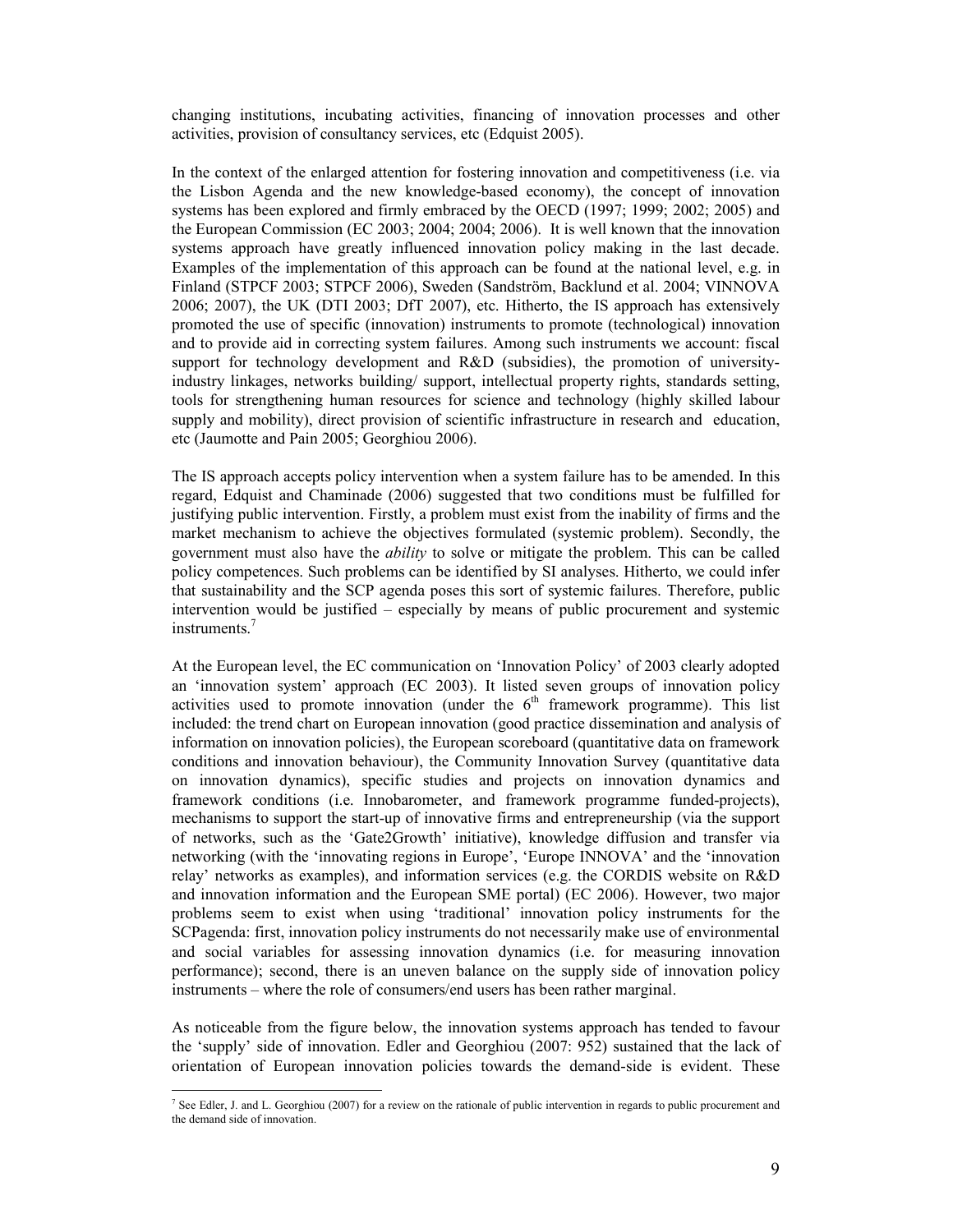authors provided evidence from two innovation policy databases compiled under the sponsorship of the EC which supports such asseveration. According to these authors, the EC's trend chart on European innovation provides data on seventeen different innovation policy measures. This instrument provides zero measures explicitly oriented towards demand and gives little participation to the final user. Edler and Georghiou also found that a second database of business support measures also shows little support for technology diffusion. Why is this aspect so important? The demand side of innovation can be seen as related to consumption. Therefore, there would be a big risk that social demands would be ignored if consumers/final users would not be acknowledged. The latter is evident in below, where less than a handful of innovation and/or environmental policy instruments can be regarded as part of the demand side of innovation.





*Source: modified from Georghiou (2006), p 23*

Figure 4 also highlights the (European) need for coordination of innovation and environmental policies. Here, the main goal has been oriented to the 'greening' of the markets and the innovation system. However, the policy response for the greening of the innovation systems has been often referred as to the development of the right "policy mixes" or the best combination of single instruments contained in a "policy toolbox" (e.g. regulation and standards, fiscal measures and self-regulation, etc). In spite of this (still) linear view of innovation, positive messages arise: it is clear from recent EC communications on competitiveness, growth, research and innovation that the recognition of a new policy rationale for eco-innovation has been acknowledged (e.g. EC 2005; 2006). Under this context, there was also an urgent sense for the coordination and interaction of innovation policies with other related areas (i.e. competition, labour, environmental policies, etc) (e.g. EC 2006). From these, the contribution of on the technology and innovation impacts of environmental policy instruments has been widely studied in the literature (e.g. Kemp 1997; 2000; Foxon and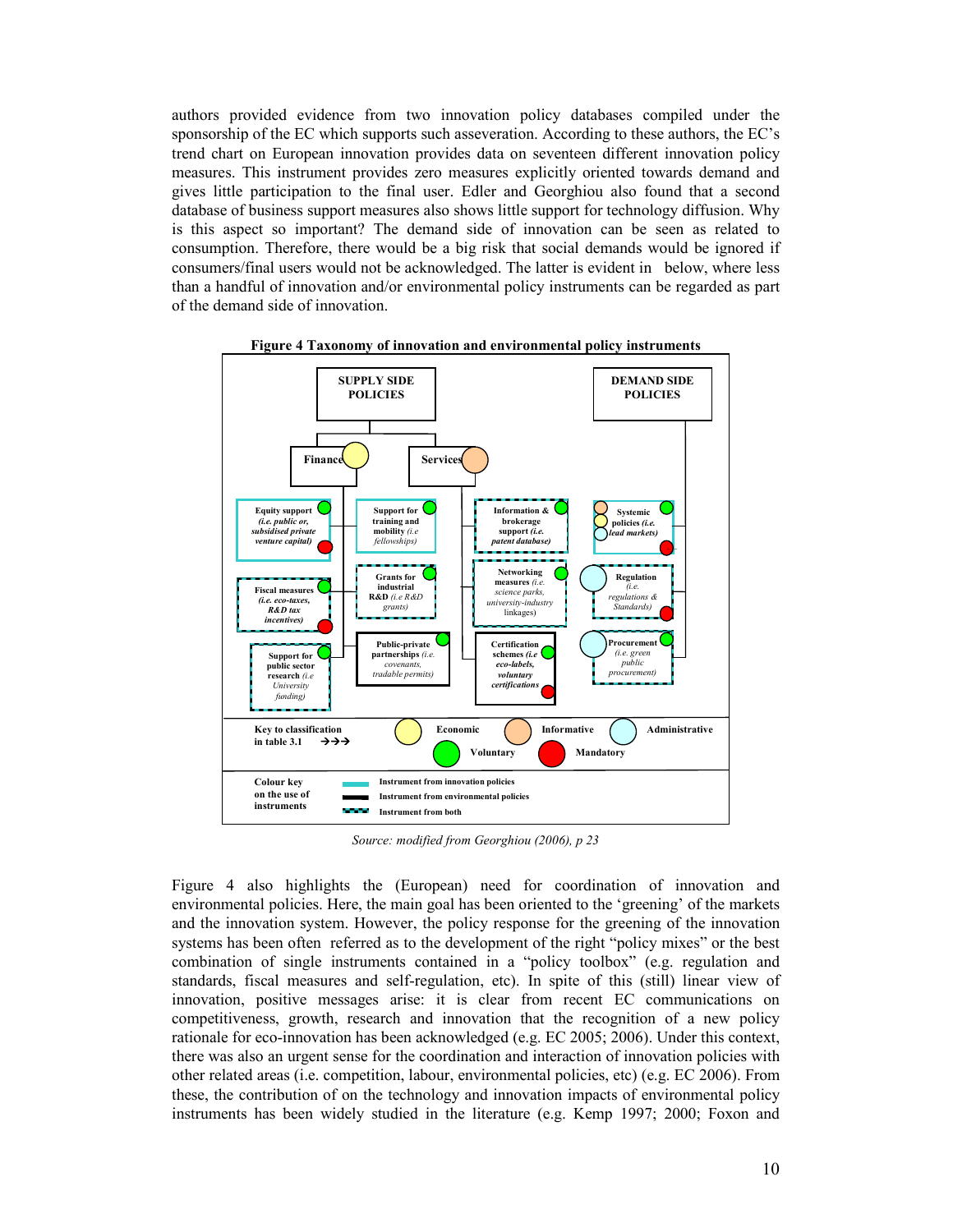Kemp  $2007$ ).<sup>8</sup> The results of such analysis have tended to point out that the contribution of such instruments to higher innovative capacity is rather limited. In this sense, a long period of command and control policy making lead to a reactive pattern of actor behaviour in the innovation system (e.g. firms, consumers, stockholders).

Undoubtedly, enhancing innovation as a corner stone of the European Council strategy adopted in Lisbon in the year 2000 has favoured the introduction of a notion of 'long term', 'coordinated' and (to a certain extent) a 'systemic' vision of innovation policies. Clearly, a well functioning of the innovation system was needed and promoted as a first step (i.e. entrepreneurship, market conditions, framework conditions, interactions between the different actors, creation of a knowledge base, etc). In the context of the EU Environmental Technologies Action Plan –ETAP (EC 2004) and the preparation of action plans on SCP and sustainable industrial policy (EC 2008), some positive messages on the use of instruments and tools for SCP from a innovation systems approach can be regarded. Recent studies such as POPA DACT (Montalvo, P. ten Brink et al. 2007), the 'STRATA' project (Rennings, Kemp et al. 2003), the report 'Strategies for eco-efficiency innovation' presented during the Dutch EU presidency in 2004 (Kemp, Andersen et al. 2004) and the recent EC document on Sustainable Consumption and Production(EC 2008) all give suggestions how the approach can be used to 'green' the innovation systems. The relevance of these studies/ communications lies in the issue that they have contributed to place eco-innovation in a broader societal perspective. One of the most promising examples of the use of innovation systems approach for policy making can be seen in the initiative of lead markets (EC 2007) (briefly discussed in this paper), where the SCP domain could have the most promising options. Andersen (2008: 325) noted that eco-innovation policies could serve as a model and provide synergies for SCP polices. Therefore, is in the context of the promotion of ecoinnovations and the integration of innovation and environmental policies is where the best chances to promote SCP can be regarded.

# **4. Systemic approaches to Innovation and SCP 4.1 System Innovation (SI) and SCP**

By definition, transition management presupposes an aggregate change in institutions, infrastructure and technology. Loorbach (2008) noted that a key aspect in the transition management cycle is the inclusion of relevant societal actors. Actors develop a systemic understanding of a complex problem, which in turn enables them to reflect upon sustainability challenges in terms of transitions (transition arenas and agendas). Transition management is also concerned with 'creating space' for frontrunners (niche and regime players), so new coalitions are created and the desired goal is better targeted. Content (system analysis, envisioning, arenas and agendas) is tightly related to processes of change (network building, experiments, monitoring). Its analysis creates possibilities for fostering and managing change to a certain direction.

As noted by Andersen (2008) the central policy suggestion of transition management is to identify and develop "transition experiments", via the establishment of confined technological niches that may allow an open process for new technologies. The transition management model and the multi-level perspective represent an operational way to capture evolutionary transition processes and a feasible way to attract policy attention to radical eco-innovation. The strength of the multi-level framework is that innovation and transition processes can be

<sup>&</sup>lt;sup>8</sup> We do not provide a review on this topic, albeit such studies were acknowledged for the elaboration of the background and rationale of this paper. Please note that our work is focused on innovation theories and policy instruments, so that we do not focus on environmental policy. Traditional environmental policy instruments may account: R&D subsidies, standards, innovation wavers, taxes and tradable permits, covenants (voluntary agreements), standards, innovation waivers, communication and information instruments (i.e. eco-labelling) and network promotion. In addition to the instruments previously listed, other public policies areas may have some effect on innovation. Among these additional policy areas we acknowledge: competition policy, regulation (i.e. health, environment), public procurement, education, and macro-economic policies (Georghiou, 2006).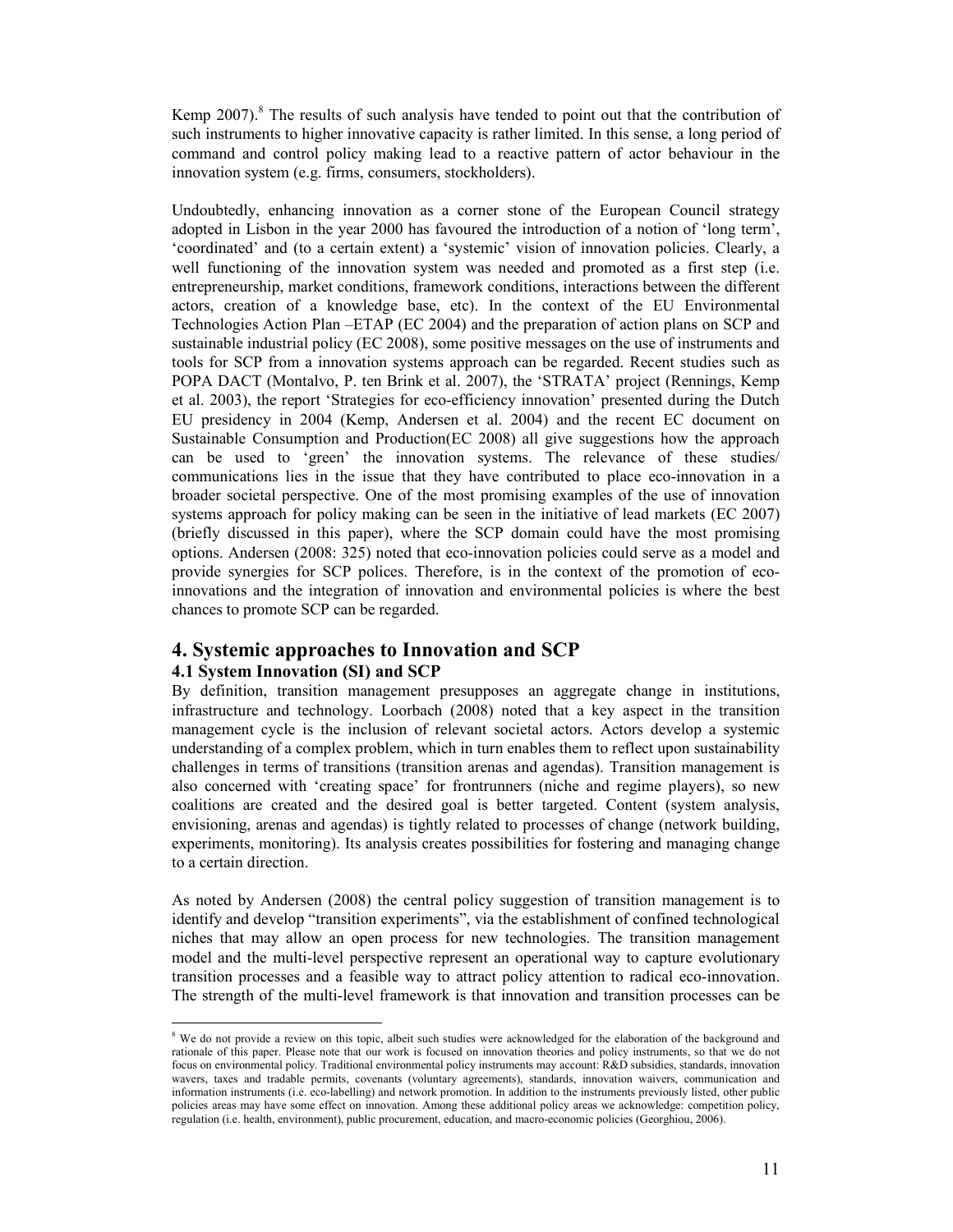explained by the interplay of stabilising mechanisms at the regime level and (regime-) destabilising landscape pressures combined with the emergence of radical innovations at the niche level. The potential contribution to the SCP agenda is therefore remarkable – as long as we are aware of its limitations.

Transition management has shortcomings since it is macro-oriented –it does not necessarily looks at the micro-dynamics of innovation (Coenen and Diaz Lopez 2008). According to Markard and Truffer (2008) the most significant limitation of the multilevel perspective is that it is largely confined to the niche level it the analysis of emerging novelties (Markard and Truffer 2008). Another limitation is the somehow absolute view of the notion of 'system innovation' and its relation to its eco-efficiency level, e.g. system innovations are good per se but do not mention to what extent. To say, system innovations might be the solution for certain problems in certain domains, but the interdependencies of incremental, radical, generic and stand-alone innovations along the innovation cycle are not always acknowledged. Certain eco-innovations are systemic to some extent, but still need the complementarities of the other types of innovation for certain problems (or within specific domains). Finally, this approach also presupposes the mobilisation of a number of (internal and external) key actors towards common agreements – which is not entirely clear how this would happen at the global level. Historical, cultural and political differences in different countries/ regions may become a burden to transition management policy implementation (Andersen 2008).

The system innovation approach overall has a strong policy focus, seeking how to facilitate gradual and non-disruptive regime shifts and major system innovations towards sustainability (Kemp and Rotmans 2004). There are significant differences between regular policy and system innovation (or transition) policy. Albeit transition management cannot work without the former: system innovation policy without the legitimacy from prevailing policy does not stand a chance. Moreover, the prevailing policy on its own is probable not capable to realise long-term changes to sustainability in systems of consumption and production.

Following on from the above, transition management does not intend to substitute effective environmental policies, such as taxes and pricing. Transition management recognises the value of such instruments since they are necessary to establish framework conditions for process and system change. Conversely, transition management seeks for complementarities with existing policy and does constitute an important addition to them. This novel approach has the potential to improve the coordination of different policies in different domains, creating room for systemic changes in an adaptive, reflexive, participative, consensual, and anticipatory mode (Kemp and Rotmans 2004). Some successful examples are provided in the table below.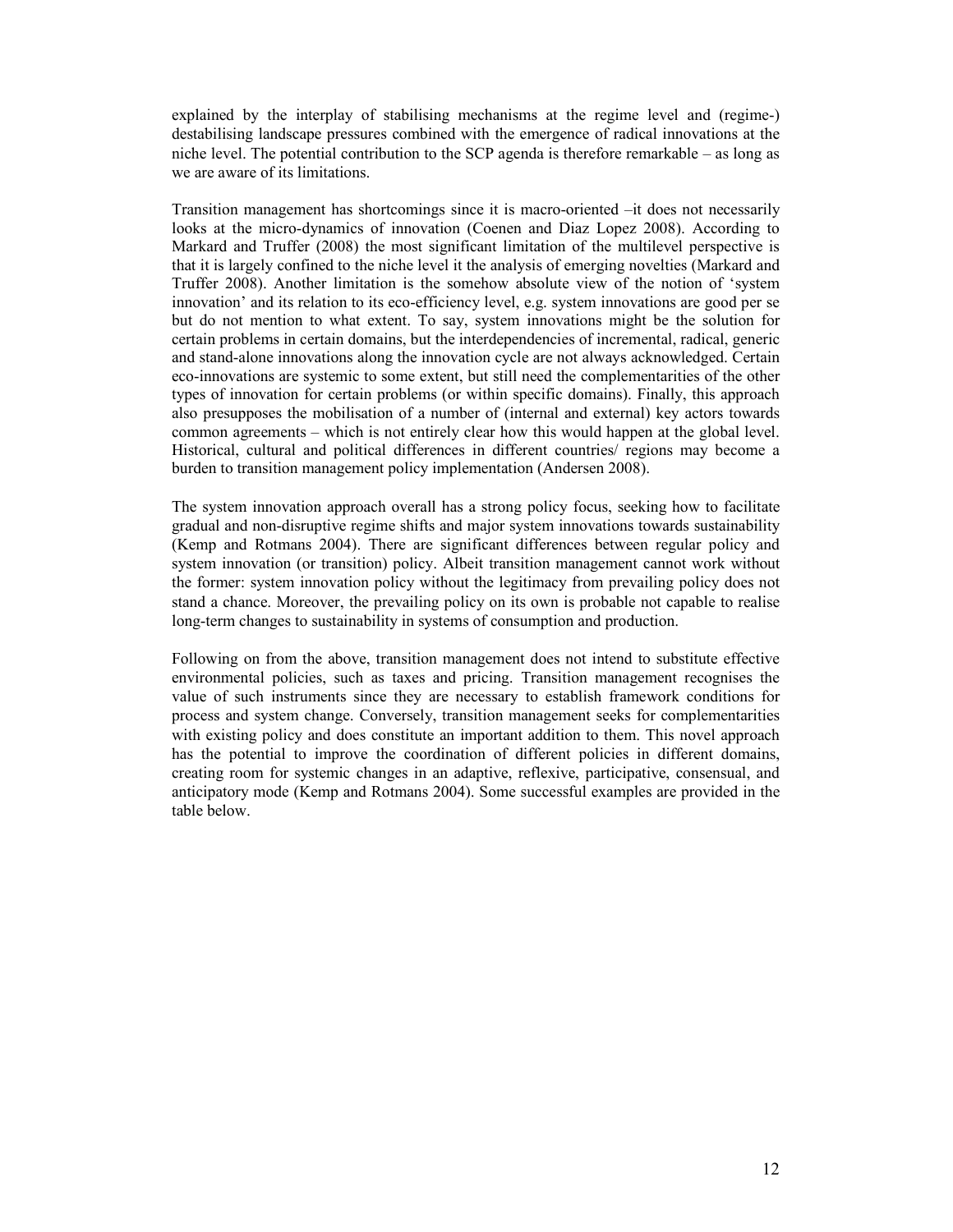Table 2 Exemplary system innovation cases **Table 2 Exemplary system innovation cases** 

| Case                                                                                                                            | Actors                                                                                     | <b>Lessons Learned</b>                                                                                                                                                                                                     |
|---------------------------------------------------------------------------------------------------------------------------------|--------------------------------------------------------------------------------------------|----------------------------------------------------------------------------------------------------------------------------------------------------------------------------------------------------------------------------|
| Ministry of Economic Affairs (EZ) adopted the early transition<br>The Dutch energy transition started in 2001 when the          | KETI (knowledge and technological<br>innovation) task-group, Ministry of                   | section 2, the transition management cycle (Figure 2) is an interesting analytical tool for structuring the<br>This case exemplifies the use of the transition management framework in policy practice. As noted in        |
| management principles (Rotmans, Kemp et al. 2000). It aimed<br>at accelerating and directing a transition of the Dutch energy   | Economic Affairs (EZ), the Taskforce<br>for the energy transition (formed by:              | transition has been a bottom-up process full of experiments, trial and error efforts and feedback loops. Since<br>content and process of system innovation. It is clear with the example provided above that the Energy    |
| supply system. At the present time, it would be premature to                                                                    | the Ministry of Economic Affairs, the                                                      | the early stage of development, many relevant actors were included in a transition arena for the                                                                                                                           |
| supply is successfully established. In spite of being far from<br>establish a conclusion that a transition of the Dutch energy  | Ministry of Housing, Spatial Planning<br>the Environment, the Ministry of<br>$\frac{1}{2}$ | conformation of the transition for a sustainable energy. Ultimately the Dutch characteristic of being a<br>country of 'agreements and cooperation' helped for the successful development of this initiative. As a result   |
| being concluded, one might suggest that there is already a                                                                      | Agriculture, Nature Management and                                                         | of a consensual approach to policy making, the different societal actors defined a vision of the 'main routes'                                                                                                             |
| significant impact on the Dutch energy policy system. The                                                                       | Finance, the Ministry of Foreign<br>Food Quality, the Ministry of                          | government officers also played a strategic role. In the overall, the use of visions, coalitions and creation of<br>to be followed in the short, mid and long run. Inherently, the credibility of the Dutch government and |
| Dutch energy transition is one of the core programmes in the<br>Netherlands for competitiveness and innovation. Among           | Affairs, the Ministry of Transport,                                                        | niche markets could be some of the most important contributions to policy instruments for SCP                                                                                                                              |
| transition management scholars, the Dutch transition energy is                                                                  | Public Works and Water                                                                     | The document "More with Energy: opportunities for the Netherlands" (EZ and ETTF 2006) clearly defined                                                                                                                      |
| considered as one of the earliest and probably one of the most<br>exemplary cases. It also represents a case vastly documented  | Management), Universities, research<br>centres and R&D centres (e.g.                       | the path for the transition to a sustainable energy in the Netherlands. With the release of this strategic<br>document, a national transition plan was created. The message from the Dutch 'Transition Action Plan' was    |
| which examples have been used to analyse and illustrate                                                                         | MERIT, ICIS, Erasmus University),                                                          | clear in the sense that it provides the strategy to achieve the Energy transition, and the individual actions and                                                                                                          |
| specific aspects of the overall transition management                                                                           | NGOs (e.g. Klimaatbureau), industry                                                        | technology areas to be promoted. In addition to the technological component, the social component was                                                                                                                      |
| framework (see Figure 2 Transition management cycle                                                                             | associations (e.g. $VNP$ – the Dutch                                                       | required as a pre-requisite for its inclusion within a transition platform. This plan demands changes in the                                                                                                               |
| and activity clusters). One point must be kept in mind                                                                          | Association), businesses (e.g. Shell,<br>Paper and Carton Manufacturers                    | way society faces the energy production and use in order to foster new and more sustainable relationships.<br>Transition policy does not only focus on technology development, but in the process that lead to a desired   |
| while analysing these cases: the Dutch energy transition                                                                        | Rabobank, Essent, Gasunie, etc); the                                                       | goal and the removal of obstacles to a particular desired transition. In this context, policy renewal is a                                                                                                                 |
| represents a policy process far from being finalised as it is a                                                                 | Interdepartmental Project Directorate                                                      | strategic aspect of the 'transition action plan'. This plan is adapted every year so new and novel insights and                                                                                                            |
| long-term ongoing process of system change. Therefore, its<br>trajectory is full of experimentation and learning by doing       | for the Energy Transition (IPE); and                                                       | relevant feedback can be inputted (EZ and ETTF 2006). This document contains all the specific needs, goals                                                                                                                 |
| experiences; constant feedback loops and monitoring of                                                                          | end-consumers                                                                              | and tasks that will support the 'operalisation' of the Dutch transition in different topics. Clearly, an example<br>of action plans for a long-term and systemic use of policy instruments.                                |
| progress.                                                                                                                       |                                                                                            |                                                                                                                                                                                                                            |
| The switch to organic food in Switzerland represents a                                                                          | Farmers' cooperatives, large-scale                                                         | It is evident that transitions involve long-term transformations. A combination of factors can lead to                                                                                                                     |
| transition case of the shift from industrialised agriculture to<br>precision (or integrated) farming and ecological agriculture | Spar), independent or specialised food<br>food retailers (e.g. Migros, Coop,               | niches. Multi-level analyses (Geels 2005) are useful multidisciplinary tools for the understanding of long-<br>instability in the current landscape and regime, where opportunity windows arise for new and emergent       |
| especially for organic food) in Switzerland, in the period                                                                      | lers, organic farming associations<br>retai                                                | term complex real life phenomena. As exemplified by Belz (2004: 109), the multi level perspective helps the                                                                                                                |
| between 1970 to 2000 as described by Belz (2004). Formally,                                                                     | Bio-Suisse), consumer groups                                                               | identification of complex factors of real life events that would not be easily identified otherwise. Innovations                                                                                                           |
| this case did not follow the (ideal) transition management                                                                      | Konsumentinnen-Forum).                                                                     | are not triggered by a single factor or event, but a combination of them. Transitions are the result of the                                                                                                                |
| framework described in Figure 2. Alternatively, Belz focused                                                                    | environmental groups, international                                                        | combination of linkages between the different levels. This case represents the combination of bottom-up and                                                                                                                |
| on the multi-level perspective analysis of the transition<br>approach, and transition management concepts and                   | institutions (e.g. GATT), the Swiss<br>government, and international                       | top-down nature of the transition management process. The first was represented by the organic farming,<br>whereas the latter by precision farming. It followed a consensus, negotiation, learning by doing-based          |
| instruments can be easily identified. More importantly, this                                                                    | organisations (e.g. WTO).                                                                  | approach. External events conditioned the existence of a given socio-technical regime. Moreover, it favoured                                                                                                               |
| case suggests that the use of regular policy instruments with                                                                   |                                                                                            | changes in social values that lead to the creation of favourable conditions for the introduction of a new                                                                                                                  |
| transition concepts could lead to interesting positive results.                                                                 |                                                                                            | regime -more according to those new values, demands and user preferences. Here, this case also exemplifies                                                                                                                 |
| Switzerland is by far, one of the most advanced in terms of<br>agricultural methods that include a balance between the          |                                                                                            | that no single actor or social groups can foster major system changes. Again, the combination and interplay<br>between them is a major condition for transitions.                                                          |
| dimensions of sustainability. However, the market penetration                                                                   |                                                                                            | It is also important to note the role that laws had in the conformation of a new regime. The organic law                                                                                                                   |
| of organic farming has been (and still is) relatively low, when                                                                 |                                                                                            | determined that organic production would receive more subventions than integrated production. This event                                                                                                                   |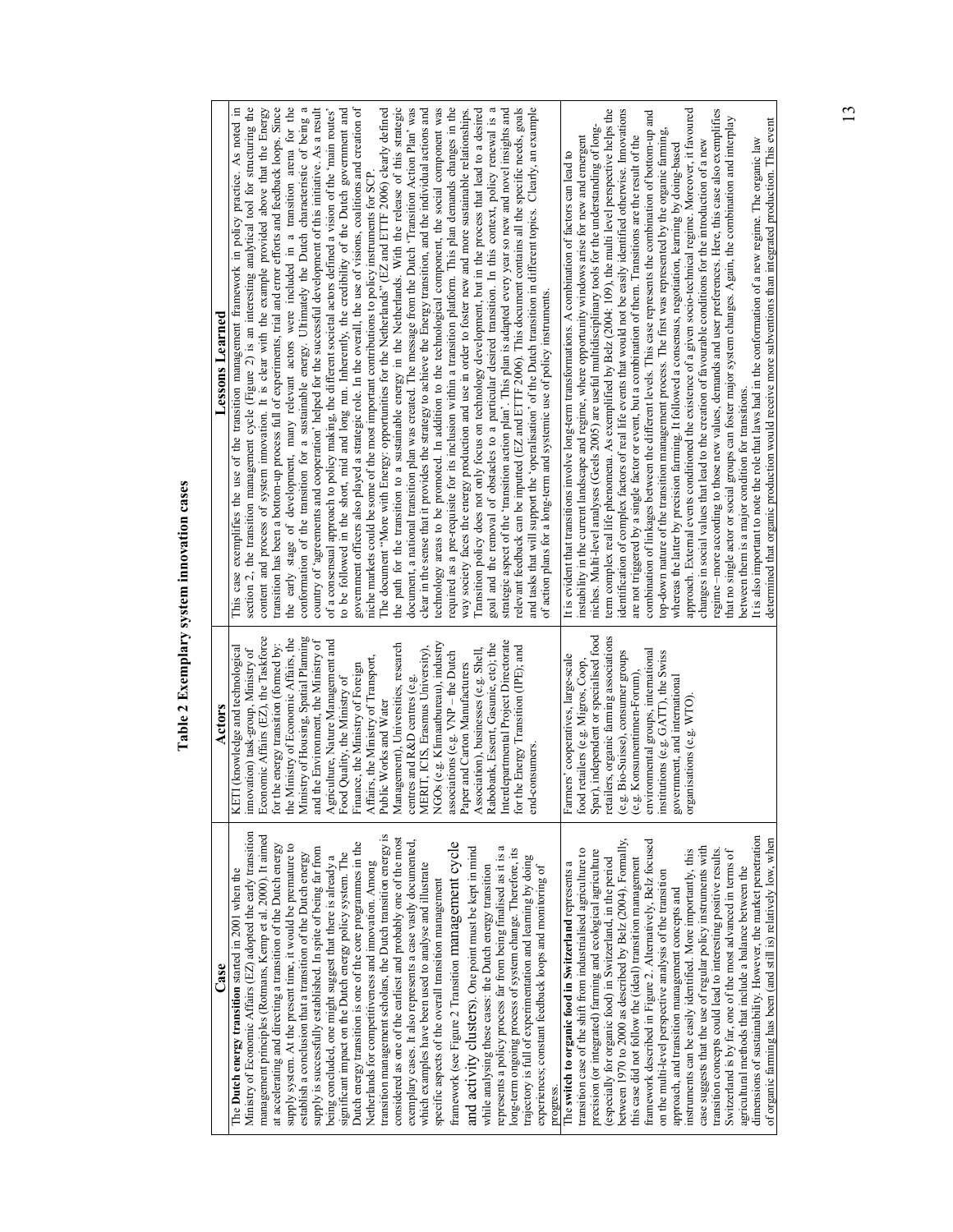| practices, guiding principles, and strong social networks for<br>production, distribution, sales and use of the final products.<br>entrepreneurship, sustainable visions and changes in user<br>compared to food products from precision farming (Belz<br>2004). In general, this case required public intervention,                                                                                                                                                                                                                                                                                                                                                                                                                                                                                                                                                                                                                                                                                                                                                                                                                                                                                                                                                                                                                                                                                                                                                                                                                                                                                                                                                                                                                                                                         |                                                                                                                                                                                                                                                                                                                                                                                                                                                                                                                                                  | be need to paid to social demands, business strategies and government legislations that take into account the<br>butter (organic or not) do have potential contribution to global warming (of around 4%). More attention will<br>farming still represents a reduced-scale and some questions remain unsolved. Interestingly, a major shift in<br>the EIPRO (Tukker, Huppes et al. 2006) have posited that dairy products head the list of the two groups of<br>An interesting question arises on the limitations of current laws that support organic production, since they<br>are mainly referred to budgetary compensations. Compared to the overall Swiss food production, organic<br>clearly supported the development of the former, and will have effects in the future growth of the regime.<br>organic dairy products. Government support also contributed to this aim. However, recent studies such as<br>the agriculture regime was promoted by business strategies that lead to the introduction in the market of<br>products with the largest environmental impacts of private consumption. In particular, milk, cheese and<br>environmental impacts of food products, organic or not.                                                                                                                                                                                                                                                                                                                                                                                                                                                                                                                                                                                                                                                                                                                                                                                                                                                                                                                                                                                                                                                                                                                                                                                                                                                                                                                                                                                                                                                                                                               |
|----------------------------------------------------------------------------------------------------------------------------------------------------------------------------------------------------------------------------------------------------------------------------------------------------------------------------------------------------------------------------------------------------------------------------------------------------------------------------------------------------------------------------------------------------------------------------------------------------------------------------------------------------------------------------------------------------------------------------------------------------------------------------------------------------------------------------------------------------------------------------------------------------------------------------------------------------------------------------------------------------------------------------------------------------------------------------------------------------------------------------------------------------------------------------------------------------------------------------------------------------------------------------------------------------------------------------------------------------------------------------------------------------------------------------------------------------------------------------------------------------------------------------------------------------------------------------------------------------------------------------------------------------------------------------------------------------------------------------------------------------------------------------------------------|--------------------------------------------------------------------------------------------------------------------------------------------------------------------------------------------------------------------------------------------------------------------------------------------------------------------------------------------------------------------------------------------------------------------------------------------------------------------------------------------------------------------------------------------------|-------------------------------------------------------------------------------------------------------------------------------------------------------------------------------------------------------------------------------------------------------------------------------------------------------------------------------------------------------------------------------------------------------------------------------------------------------------------------------------------------------------------------------------------------------------------------------------------------------------------------------------------------------------------------------------------------------------------------------------------------------------------------------------------------------------------------------------------------------------------------------------------------------------------------------------------------------------------------------------------------------------------------------------------------------------------------------------------------------------------------------------------------------------------------------------------------------------------------------------------------------------------------------------------------------------------------------------------------------------------------------------------------------------------------------------------------------------------------------------------------------------------------------------------------------------------------------------------------------------------------------------------------------------------------------------------------------------------------------------------------------------------------------------------------------------------------------------------------------------------------------------------------------------------------------------------------------------------------------------------------------------------------------------------------------------------------------------------------------------------------------------------------------------------------------------------------------------------------------------------------------------------------------------------------------------------------------------------------------------------------------------------------------------------------------------------------------------------------------------------------------------------------------------------------------------------------------------------------------------------------------------------------------------------------------------------------------------------|
| The <b>Dutch</b> energy transition does not only include the creation<br>characteristic of these measures is clear: they have managed to<br>transition paths has been created following three main criteria<br>sustainable mobility in the Netherlands is less advanced (or at<br>mobility are being developed. This list includes the following<br>interconnected. The content of the case study was taken from<br>topics that can contribute to the achievement of the transition<br>cabinet periods by a long term government policy. To date, a<br>least, not as well documented by the academic community as<br>of a sustainable-supply energy system. It has also defined six<br>transport, hybridisation, bio-fuels, driving on H <sub>2</sub> , etc. In this<br>Kemp and Rotmans (2004) and official documents from the<br>combination of measures is expected to the achievement of<br>note that contrary to the experience of the energy transition<br>sustainable energy housekeeping. From the whole range of<br>Dutch government (EZ and ETTF 2006). It is important to<br>sense, the energy transition and the transport transition are<br>reduction of CO <sub>2</sub> emissions, feasibility and opportunity of<br>transition paths: intelligent transport systems, multi-modal<br>gain the prospective support of at least three or four Dutch<br>instruments, possible the use of transition paths, transition<br>Economic Affairs has clearly posited that the portfolio of<br>experiments, financial measures, regulatory changes and<br>number of transition experiments related to sustainable<br>goals-sustainable mobility included. The Ministry of<br>Dutch businesses. Ultimately, a coherent and flexible<br>policy renewal are the most relevant. One important | dealers and garages associations (RAI<br>transport companies, Universities and<br>International Distribution Council for<br>organisation (3VO), freight transport<br>users (pedestrians, cyclist, motorists).<br>(e.g. Friends of Earth), and transport<br>R&D centres, environmental groups<br>Ministry of Economic Affairs (EZ),<br>user association (ANWB), car<br>Ministry of traffic and transport,<br>motorised transport, the national<br>railways company (NS), public<br>BOVAC), traffic safety<br>companies (KNV). Dutch<br>car<br>and | critical aspects for success are summarised in the following points: collective responsibility and fulfilment of<br>sustainable transports at the policy level. This empirical work has suggested that strategic niche management<br>important answer to what to be experimented is found in the literature of strategic niche management (Kemp<br>instruments and means focusing on it, continuous monitoring towards a desired future (EZ and ETTF 2006).<br>pilot and demonstration projects are a good source of inspiration for transition experiments. Ultimately, this<br>important element for the enablement of conditions and alternatives for regime shifts at the meso and macro<br>systemic instruments along the different stages of the innovation cycle, albeit results are still to come. It has<br>since the early stages of development and diffusion. In this sense, strategic niche management experiments,<br>a very strong focus in the technology side, which is balanced by attending social needs and including social<br>conditions (called additional measures in the official documents), albeit it also makes a comprehensive use<br>At the general level, the policy practice of the energy transition and the sustainable mobility case provides<br>actors. It is clearly a policy approach designed to tackle sustainability challenges. For the policy practice,<br>is an interesting policy tool that can contribute to successful niche creation for new technological options<br>One of the main contributions from the sustainable mobility case is the use of transition experiments. An<br>approach provides understanding of the management of the process of niche creation. The latter is a very<br>experiments, trial and error efforts and feedback loops that jointly help to provide empirical evidence on<br>evels, central aspect of the transition management perspective -as exemplified by multi-level analyses.<br>how system innovations are developed. The transition management approach in practice aims to use<br>important lessons in terms of systemic policy. It has been developed as a bottom-up initiative full of<br>individual roles, long term vision, instruments and means, transition path as a centre of analysis and<br>It is important to note that the studied case highlight the need for new structures, proper framework<br>experiments for sustainable transport (Hoogma, Kemp et al. 2002), albeit not as an overall case for<br>of existing instruments. As a result, existing systems can co-exist and new ones can be promoted<br>and Rotmans 2004). There is a vast collection on empirical work on strategic niche management |
| the energy transition                                                                                                                                                                                                                                                                                                                                                                                                                                                                                                                                                                                                                                                                                                                                                                                                                                                                                                                                                                                                                                                                                                                                                                                                                                                                                                                                                                                                                                                                                                                                                                                                                                                                                                                                                                        | έ                                                                                                                                                                                                                                                                                                                                                                                                                                                                                                                                                | (0.0001)<br>ï<br>$T_{\rm bol}$                                                                                                                                                                                                                                                                                                                                                                                                                                                                                                                                                                                                                                                                                                                                                                                                                                                                                                                                                                                                                                                                                                                                                                                                                                                                                                                                                                                                                                                                                                                                                                                                                                                                                                                                                                                                                                                                                                                                                                                                                                                                                                                                                                                                                                                                                                                                                                                                                                                                                                                                                                                                                                                                                    |

Source: elaborated from Tukker, Diaz Lopez, et al (2009) Source: elaborated from Tukker, Diaz Lopez, et al (2009)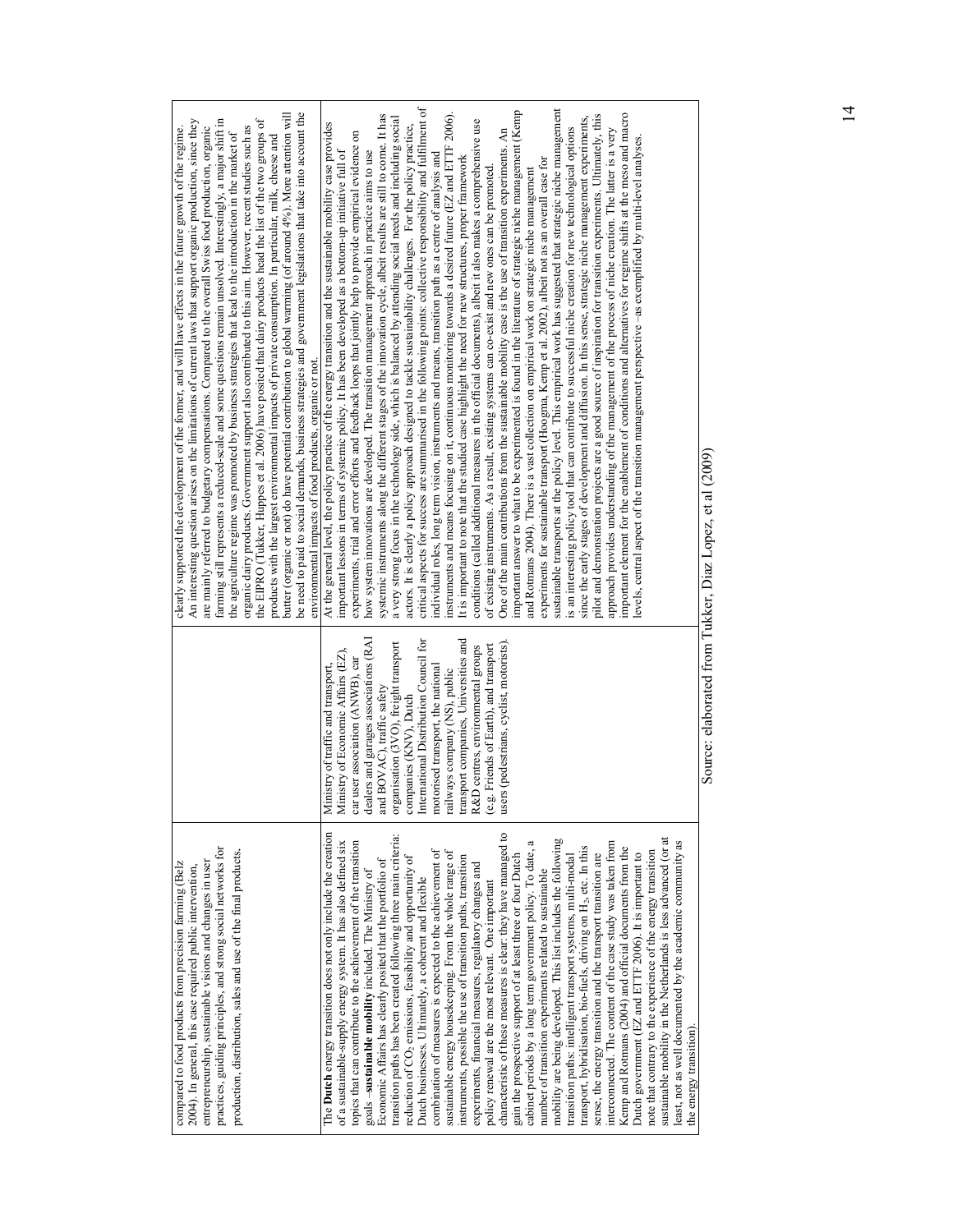From the content in Table 2, some remarks on the contributions of transition management to the SCP agenda could be summarised as follows:

- Transition management is used in various processes with an impact on innovation, energy, and environmental policy on the national level.
- The various trajectories show that there is a wide range in ways to implement the concept of transition management. The multi-level perspective is a substantial element for the understanding of changes in the system.
- In general the influence of bottom-up initiatives is quite substantial. The transition management frame approach and tools functions as a framework for connecting this initiatives and playing a role in developing a more overall vision and paths. This is a promising conclusion regarding the initiatives in business and society in general.
- The transition management approach can help to set up and give direction to an innovation system, aiming at a sustainable system as a whole.

Some questions remain open, since possibly the emergent area of sustainable socio-technical transitions, as noted by Smith, Stirling et al (2005), could provide a theoretical link between transitions management and innovation systems theory. This is an interesting area that could be explored into more detail and further work should address it. If this option would be refuted, new connective frameworks that truly asses the SCP agenda should be developed.

## **4.2 Innovation Systems (IS) and SCP**

As noted in section 3, the contributions of the innovation systems literature have gained a high momentum at the European policy level (and especially at the heart of the OECD countries). The IS approach represents a powerful analytical framework to understand the dynamics of general (technological and organisational) innovations. IS analyses are often regular and have comparative and benchmarking aims on specific innovation patterns, structural features and its development and performance. The concept of innovation systems (both in its organisational as functional form) has been mainly used to analyse the difference in structure of the innovation system in different countries, and to identify factors that block innovations in specific systems so framework conditions can be enhanced.

For instance, with IS analyses one could see that in a specific (national, sectoral, regional or technological) innovation systems there may be a lack of venture capital, insufficient innovation support, insufficient knowledge transfer at the supply side or insufficient demandsupply interaction, etc. Government action could then be used to correct system failures, to direct policy efforts, to remove such blockages, and to help the innovation process flowing again. Inherently, such understanding of the micro-level of the innovation process is a very useful input for the SCP agenda. As noted by Andersen (2004: 3): *"[…] the NIS perspective is especially important for identifying and breaking the non-green production and consumption practices locked-in to almost all parts of the innovation system".* 

Andersen (2008) noted that the innovation system approach was not explicitly designed towards achieving the sustainability principles or was closely aligned to the SCP domain. The IS concept is mainly used to benchmark performance of innovation systems rather than how they form and transform. Such dynamics are seen as an unplanned path dependent process of co-evolution of science, technology, organisations (firms) and institutions. In this sense, Andersen posited, the focus of this approach deviates from the coordinated system transitions that are of interest for SCP. System transitions are seen as part of business/innovation cycles and are commonly known as "techno-economic paradigm change" (Dosi and Orsenigo 1988; Freeman and Perez  $1988$ ).<sup>9</sup> Only in the last decade studies based on innovation systems

 9 The concept of *technological paradigm* is particularly important in the innovation systems literature since it is considered as the core issue of any technological development. Evolutionary economics literature describes this concept as a pattern for the solution of selected techno-economical problems based on scientific principles, tasks, material technology and the basic artefacts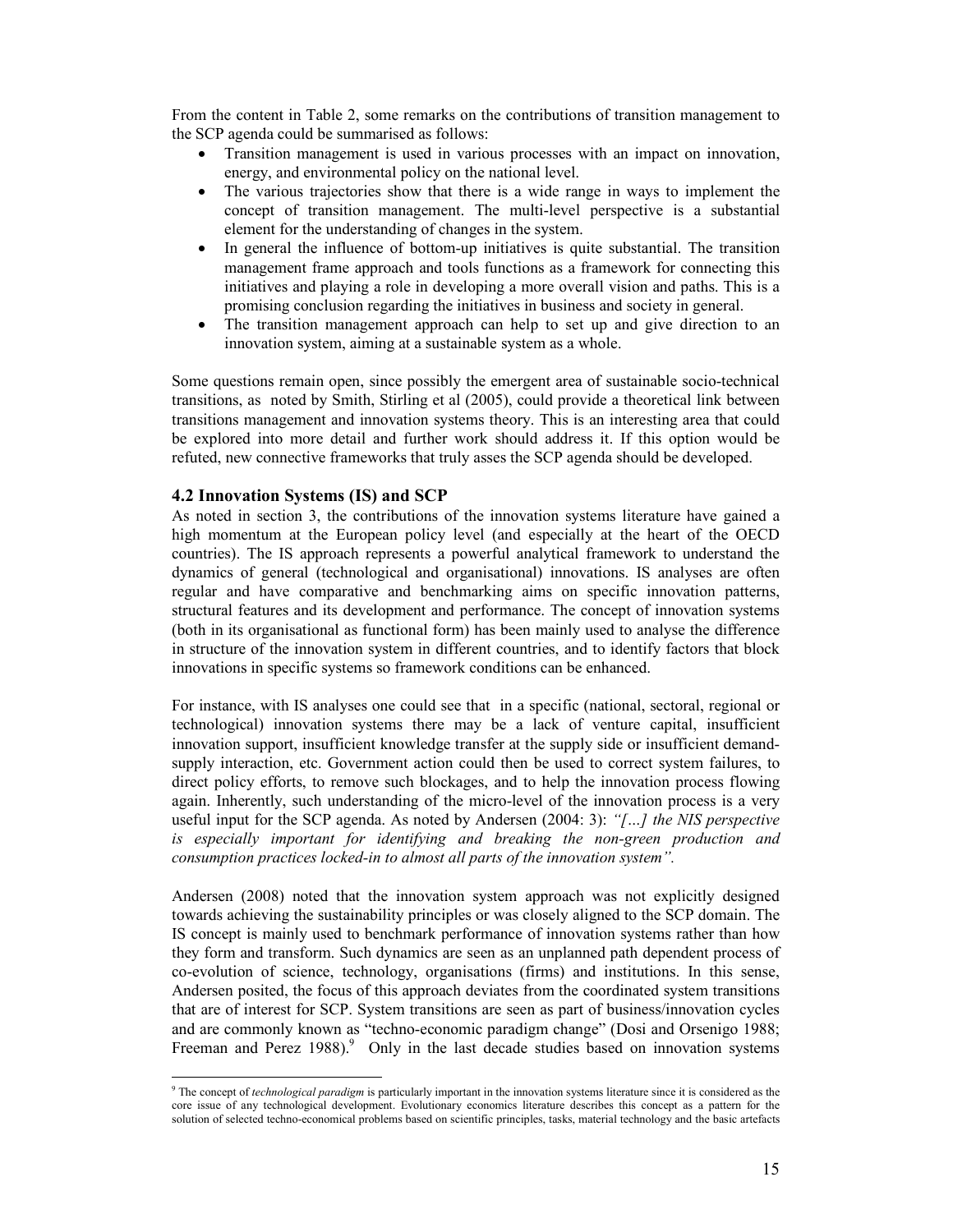approach have been applied to environmental aspects of innovation, namely eco-innovations (e.g. Rennings 2000; Montalvo 2002; Kemp, Andersen et al. 2004; Weber and Hemmelskamp 2005; Foxon and Kemp 2007; Diaz Lopez 2008).

Another recurrent critic to the NIS approach is often related to its static nature. In spite of its emphasis on firm's supply-demand interactions at different sectoral/ national dimensions, traditional innovation system studies seem to have been more aligned to the 'production' side of SCP rather than to the 'consumption' side. According to Edquist (1997, further developed in Edquist and Hommen, 1999) innovation systems literature has unevenly recognised the role of the demand side of innovation (which might be in turn related to consumption). In spite of its importance, Edquist adds, the traditional view of innovation systems studies has had a linear view of innovation policy instruments (i.e. R&D subsidies). However, a more balanced emphasis of supply-demand is needed so that system failures could be better addressed. This situation seems to be changing, especially with the launching of the lead markets initiative and the introduction of the notion of public procurement in the 'mixes' of innovation policies (Georghiou 2006).

Andersen (2008) suggested that, possibly, the sectoral (and technological) versions of the IS approach are more useful for the SCP domain. This author has posited that the TIS approach of sectoral innovation systems seems to be more relevant for the SCP as it is more problemoriented approach.<sup>10</sup> Andersen suggested that this theoretical approach clearly aims at identifying key factors to be influenced by policy (i.e. guidance of the search), albeit it is still an approach focused on micro-dynamics of innovation. Andersen (2008: 322) did the following proposals to enrich innovation systems with a sustainability component: to develop well-functioning markets for green products, via green public procurement, lead market initiatives, fiscal incentives to promote green products; to promote organisational change (e.g. proactive environmental strategies in companies and financial institutes) and showing the benefits of eco-innovations; to facilitate green knowledge production and learning across various actors in national and sectoral innovation systems; and to promote green entrepreneurship. The aim of these recommendations is to ensure that eco-innovations are more likely to break through than 'dirty' innovations, that environmental issues could become a source of competitive advantage, to foster a shift in policy attention towards currently SCP practices, to 'green' the innovation components of the SI approach, and to promote the use of systemic policies.

Related to the above, Andersen (2008) concluded that in order to achieve breakthroughs of domain-specific systemic eco-innovations, extraordinary systemic policy efforts in line with the transition research thinking are needed. The sectoral and technology specific innovation system approaches could be used, since they favour the establishment of a 'right policy mix' between soft, regulatory and fiscal policy measures that may allow new eco-innovations to go through both the formative and consolidation stage. For the latter, supporting of lead markets, spin-offs and strategic niches would be desirable. As posited by Andersen (2008: 322) *"the assumptions on innovation and system dynamics developed within this framework could guide policy development for SCP in important ways, leading to a stronger knowledge based and market focused approach".* 

Some successful examples are provided in the table below.

 $\ddot{\phantom{a}}$ 

to be developed and improved (Dosi and Orsenigo 1988:16; Freeman and Perez 1988:47)..The *technological trajectory* is defined by the paradigm, or *techno-economic paradigm*. The latter was chosen by Freeman and Perez (1988: 47) because all changes needed for technological change go beyond technological issues. It includes economic variables, such as costs and conditions for production and distribution.

<sup>10</sup> See Coenen and Diaz Lopez (2008) for a review of the TIS approach in the light of sustainability and innovation.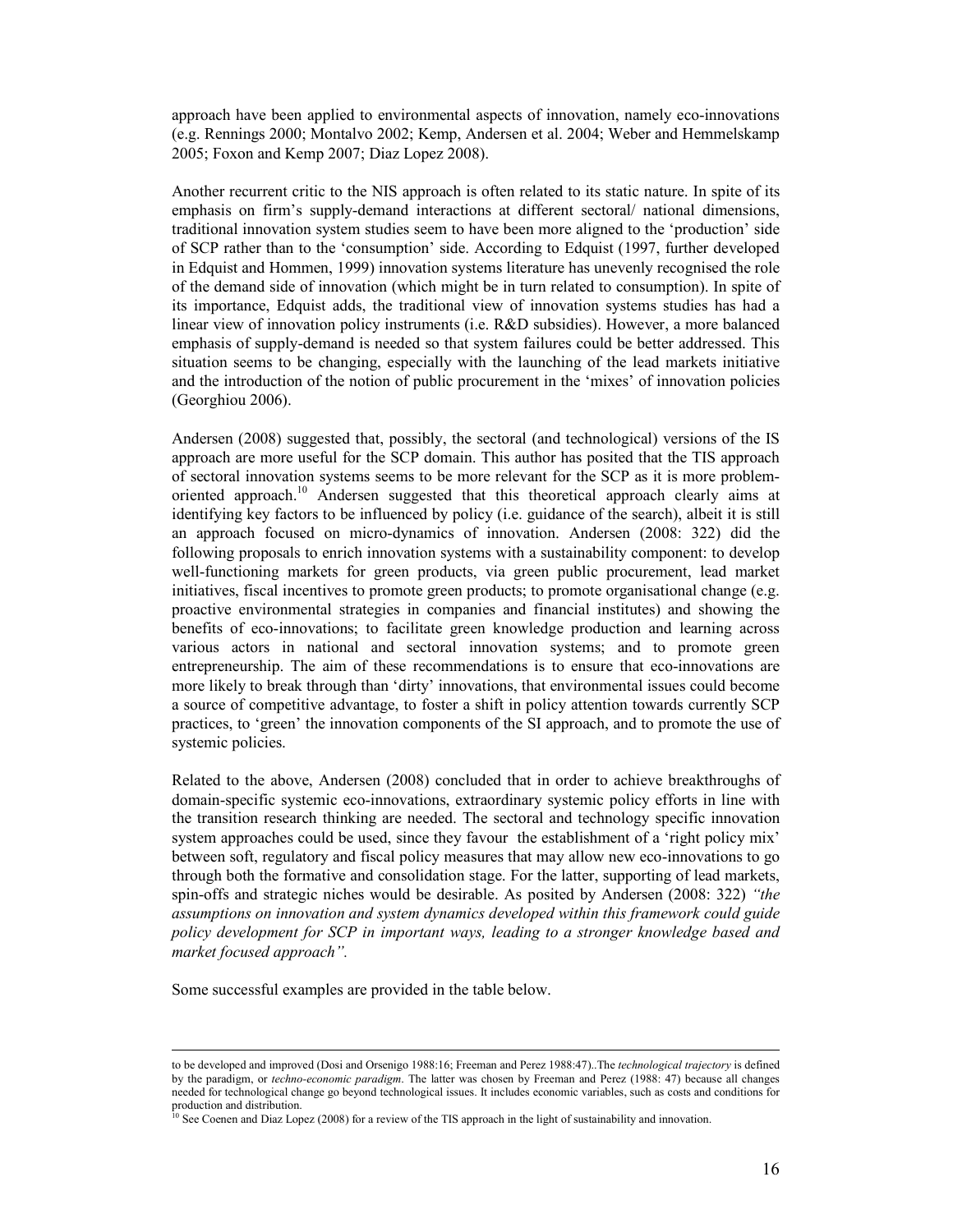|                                           | Lessons Learned | innovations in existing products and diffusion of existing technology. Their conclusions support this<br>represent a critical factor for the understanding of the system and what system failures should be<br>used the national and sectoral imovation systems approaches, in particular Edquist (1997) and<br>sector (Jacobsson and Bergek 2004). Emtairah, Tojo et al.'s (2008) analysis departs from the notion<br>first assumption. Eco-innovation dynamics in this sector has been driven by regulation, certification<br>and standards. The previous suggests that IS-analysis at the sectoral and technology level might<br>Malerba (2002; 2004). It also used a reference case of the (functionalist) IS approach in the energy<br>The Nordic case of efficient energy use in housing case reported by Emtairah, Tojo et al. (2008)<br>that existing polices have had very moderate effect on innovation, typically resulting on incremental<br>Lessons can be learnt out of the Nordic for the use of systemic instruments and its relevance for the<br>with the EC directive on energy efficiency in buildings (see Annex 1, section 3.4.1). In this context,<br>effective demonstration projects for more radically innovative solutions may offer positive learning<br>incentives and subsidies for energy efficiency measures has not been sufficient, since they tend to<br>create temporal markets of limited success. This could be expected to change in a traditional way<br>development of eco-innovations. As a result, high uncertainty in experimentation was created. In<br>experiences. However, an important aspect to bear in mind is to reduce the chances of failure for<br>greening of the innovation system and the SCP agenda. There is an evident lack of connectivity<br>between policy instruments in the aforementioned case in the Nordic building industry. A<br>combination of business strategies and public intervention has been the common factor for the<br>addition, knowledge transfer and information flows are inefficient. The traditional use of tax<br>technology diffusion via market formation.<br>amended -if any. | The Carbon Trust study commissioned to the Centre for Energy Policy and Technology on the 'state<br>messages on what areas are to be promoted. In this sense, the UK government intents to support the<br>hydrogen and fuel cells) and 'innovation platforms' along specific route maps or transition paths. It<br>systems of innovation approach (e.g. Edquist, 2005), and provided NIS, SIS and TSIS analyses for<br>of the art on inducing innovation for a low-carbon future' (Foxon 2003) had a standpoint from the<br>paths' (e.g. based on the Energy transition case in the Netherlands) as examples of initiatives to be<br>transport system. In practice, the introduction of 'niche experiments' and 'experimenting' give the<br>influenced the final UK strategy for the Department of Transport (DfT 2007) and it can be clearly<br>the case of low-carbon energy and transport options in the UK. In addition, they included notions<br>is interesting to note that in spite of not being explicitly developed as a policy approach, the term<br>included in a broad low-carbon initiative for the energy and transport sectors. This report clearly<br>'transition' do appears in the 'low carbon strategy' -especially for the transition to a low carbon<br>from transition management such as 'long term visions', 'learning experiments' and 'transition<br>seen in the content of the 'low carbon transport strategy', as noted below. In terms knowledge<br>development of guidance of research, the UK energy paper and low-carbon strategy give clear<br>development of demonstration programmes (e.g. hybrid and electric vehicles, bio-fuels, and |
|-------------------------------------------|-----------------|--------------------------------------------------------------------------------------------------------------------------------------------------------------------------------------------------------------------------------------------------------------------------------------------------------------------------------------------------------------------------------------------------------------------------------------------------------------------------------------------------------------------------------------------------------------------------------------------------------------------------------------------------------------------------------------------------------------------------------------------------------------------------------------------------------------------------------------------------------------------------------------------------------------------------------------------------------------------------------------------------------------------------------------------------------------------------------------------------------------------------------------------------------------------------------------------------------------------------------------------------------------------------------------------------------------------------------------------------------------------------------------------------------------------------------------------------------------------------------------------------------------------------------------------------------------------------------------------------------------------------------------------------------------------------------------------------------------------------------------------------------------------------------------------------------------------------------------------------------------------------------------------------------------------------------------------------------------------------------------------------------------------------------------------------------------------------------------------------------------------------------------------------------------------------|----------------------------------------------------------------------------------------------------------------------------------------------------------------------------------------------------------------------------------------------------------------------------------------------------------------------------------------------------------------------------------------------------------------------------------------------------------------------------------------------------------------------------------------------------------------------------------------------------------------------------------------------------------------------------------------------------------------------------------------------------------------------------------------------------------------------------------------------------------------------------------------------------------------------------------------------------------------------------------------------------------------------------------------------------------------------------------------------------------------------------------------------------------------------------------------------------------------------------------------------------------------------------------------------------------------------------------------------------------------------------------------------------------------------------------------------------------------------------------------------------------------------------------------------------------------------------------------------------------------------------------------------------------------------------|
| Table 3 Exemplary innovation system cases | Actors          | construction unions, individual engineers<br>contractors), building service installation<br>(financial resources), project contractors<br>building materials suppliers (few actors<br>ventilation, water supply and drainage),<br>and designers, universities and R&D<br>The European Commission, national<br>renovation and home repairs firms,<br>with high market share, sometimes<br>which may be part of the former),<br>owned by the building developers/<br>subcontractors mainly for heating,<br>governments, building developers<br>firms (highly varied amount of<br>centres (weak linkages)                                                                                                                                                                                                                                                                                                                                                                                                                                                                                                                                                                                                                                                                                                                                                                                                                                                                                                                                                                                                                                                                                                                                                                                                                                                                                                                                                                                                                                                                                                                                                                   | financial institutions; technology-specific<br>public/private action and advisory boards<br>authorities (e.g. City, District and County<br>energy technologies); system integrators;<br>Enterprise and Regulatory Reform); DfT<br>technologies suppliers (mainly fuel &<br>education centres; R&D centres and<br>components & parts suppliers; key<br>private); car/motor manufacturers;<br>industrial associations; NGOs; the<br>innovation networks (e.g. Cenex);<br>(e.g. LowCVP); Universities and<br>(Department for Transport); local<br>technology spin-offs (public and<br>DTI (Department for Business.<br>authorities); the Carbon Trust;                                                                                                                                                                                                                                                                                                                                                                                                                                                                                                                                                                                                                                                                                                                                                                                                                                                                                                                                                                                                                        |
|                                           | Case            | 40%) (EC 2007: 6). In the last five decades, the building sector has<br>electricity rather than to improvements in the energy efficiency of<br>case study is divided in two parts: the first part is a description of<br>condition the innovation and eco-innovation features of this<br>combination of regulatory pressures and business strategies<br>intervention using initiatives such as the EC's 'lead markets'. This<br>market for 'sustainable buildings', where different policy<br>buildings. There have been many successful energy-efficiency<br>However, the adoption rate of energy efficiency innovative<br>solutions is rather low. Context specific features of the sector<br>industry. Energy-efficient innovations have been driven by a<br>(Emtairah, Tojo et al. 2008). However, there seems to be system<br>failures in the sector that are likely to be amended with policy<br>2008). The second part will draw on the recently developed lead<br>Finally, we will provide: a discussion of the lessons learned from<br>the largest share of the total EU final energy consumption (around<br>been acknowledged for its increased energy performance. However,<br>such a performance has been attributed to gains in purchased<br>instruments would be used in a coordinated and strategic fashion.<br>Energy use in the Nordic building sector. Buildings account for<br>demonstration projects with a high level of government support.<br>the Nordic case for efficient energy use in housing, with special<br>emphasis on an innovation systems analysis (Emtairah, Tojo et al.<br>both parts, and some implications for the successful use of systemic<br>policy instruments.                                                                                                                                                                                                                                                                                                                                                                                                                                                               | development of carbon technologies required public intervention, as<br>based its approach to innovation in this sector via taxation and fiscal<br>measures. After four years of analysis, which were based on studies<br>case was build based on an extensive literature review; in particular<br>However, our review only makes reference to the road sector. This<br>Foxon, Gross, et al, (2003; 2005), DTI (2003) and Dft (2007) are<br>the contributions from Foxon (2003), ICCEPT & E4Tech (2003),<br>launched a promising initiative for innovation in the low carbon<br>based on the innovation systems approach, the UK government<br>clear market failures were present. The UK government mainly<br>This case describes the recent UK initiative for a low carbon<br>transport sector. This strategy includes all modes of transport.<br>transport system. It departed from the premise that the<br>acknowledged.                                                                                                                                                                                                                                                                                                                                                                                                                                                                                                                                                                                                                                                                                                                                                |

17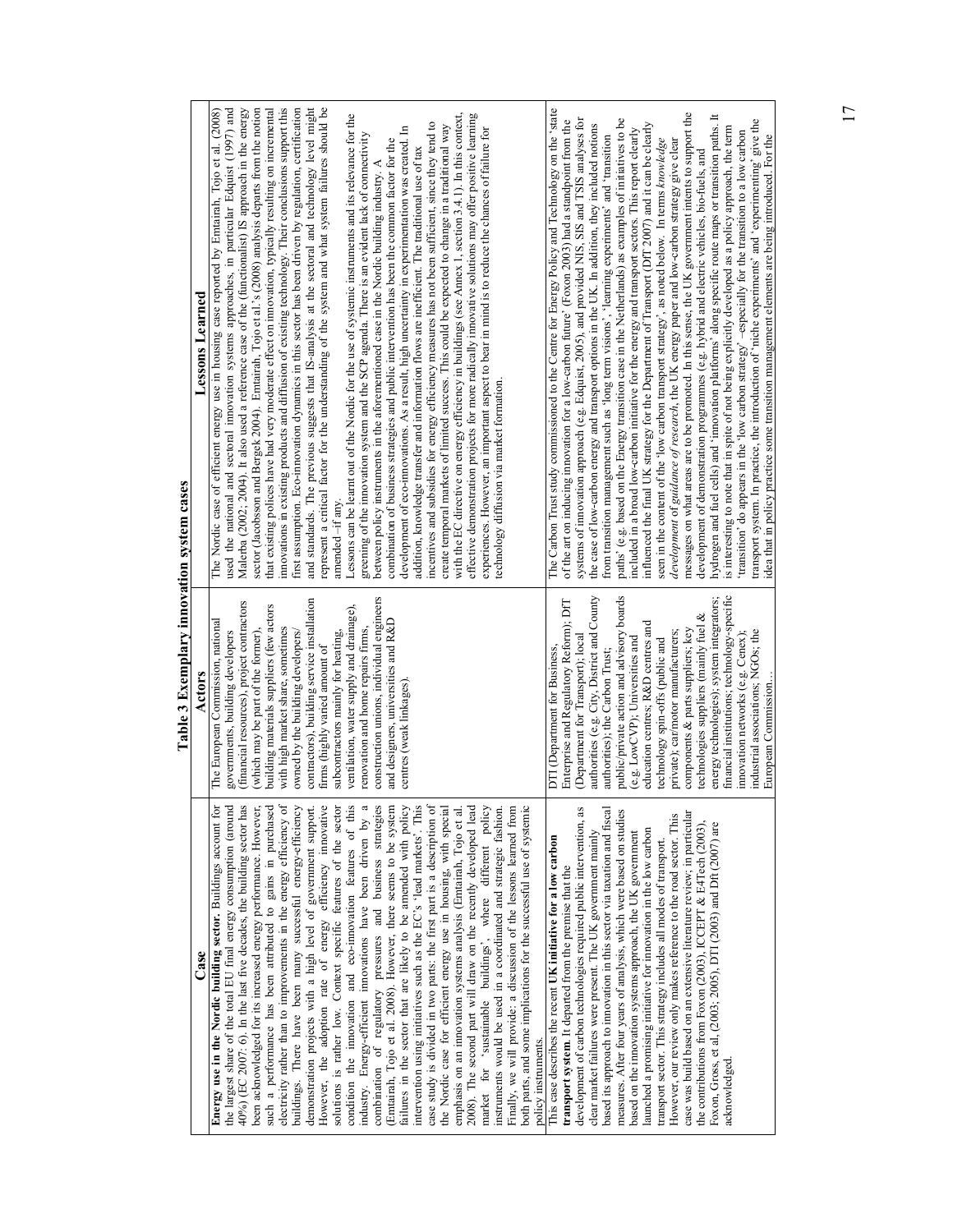Source: elaborated from Tukker, Diaz Lopez, et al (2009) Source: elaborated from Tukker, Diaz Lopez, et al (2009)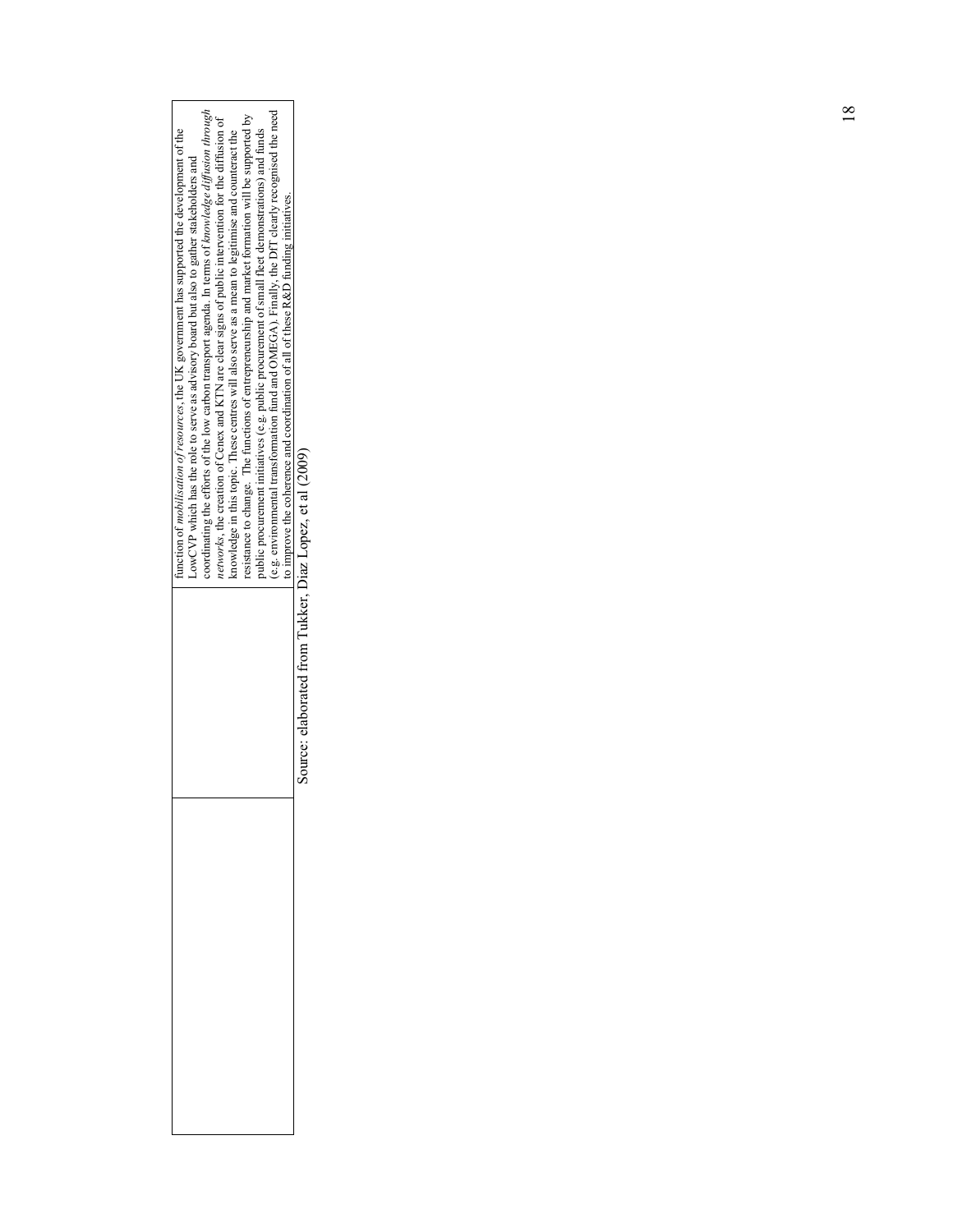The examples summarised in Table 3 are interesting for the SCP agenda because they include both supply and demand aspects of innovation, which in turn emphasise the formation of markets and the direct guidance of the direction of search among users and suppliers of technology – somehow unusual within 'traditional' economics of innovation. The guidance of search is often seen in terms of funding, allocation of resources for R&D, and tax exemptions. This would be clearly a narrow and lineal innovation perspective that keeps on being not sufficient for achieving major systemic changes demanded by the SCP agenda. Nonetheless, we could acknowledge that it well may be a good first step for creating a larger momentum for social demands and the gradual adoption of systemic instruments – as suggested by the lead market initiative example (not included in the table, but discussed below).

The lead markets initiative, as an example of the IS approach, represents the first EU-based systemic combination of (traditional) innovation and environmental policy instruments.<sup>11</sup> Some remarkable aspects for SCP could be summarised as follows:

- This systemic policy instrument can be seen as a top-bottom approaches combined with bottom-up actions, which is directly related to the greening of the system and the promotion of eco-innovations –hence with good possibilities for SCP.
- The role of demand has been finally recognised in the policy context. Lead markets will be promoted/ used as long as they provide sufficient demand for innovations (demand pull instead of technology push)
- IS analyses could play a very interesting role (especially national, sectoral and technology specific), by identifying those elements that may not be well functioning within such a system
- It is not only pulled by environmental policy, but with a proper combination of mutually interdependent innovation (and other industrial) policy instruments. It does not only demand proper coordination of existing initiatives, but demands the creation of new framework conditions –if needed.
- It acknowledges the role that SCP policies should ideally have. The LM initiative is seen as a policy that fosters innovation at the time it meets societal goals.
- The focus of the LM initiative has been designed with a thematic approach, which requires that different products and services would be addressed in a particular fashion. All the innovation themes must be sustainability-oriented.
- Competitive forces of the markets will act upon the creation of lead markets –no 'picking-up' winners

Summing up, the EC sees the promotion of lead markets as a policy measure justified by the existence of fragmented markets meeting the criteria of a system failure (Edler and Georghiou 2007). The policy instruments in support of lead markets have been broadly designed to complement the supply side activities such as R&D funding, fiscal measures, intellectual property rights, etc (EC 2007). In this way, a systemic combination of traditional innovation instruments would be used, as long as they would provide sufficient demand or scale for innovations in order to favour the creation of a lead market (Georghiou 2006). If successful, the EC foresees positive effects of the LM initiative on the European GDP, growth, welfare, health and the environment, entrepreneurship and labour, globalisation effects (e.g. low-cost competition), adaptation to structural change, and overall industrial competitiveness (EC 2007; 2007).

Finally, from the content of table 3, Foxon, Gross et al's (2003) recommendations to the UK government for a stable and consistent policy framework is worth to be mentioned. These set of recommendations also constitute a very interesting case of a systemic approach for the use

 $\ddot{\phantom{a}}$ 

<sup>&</sup>lt;sup>11</sup> Note that the 'lead markets' notion, as originally posited by Beise, M., J. Blazejczak, et al. (2003) derivates from work in the field of ecological economics. Nonetheless, the current EU vision of this approach could be more related to an innovation systems thinking. For a discussion of this issue, see the Annex 3 of the Scope2 report, in Tukker, Diaz Lopez, et. al (2009)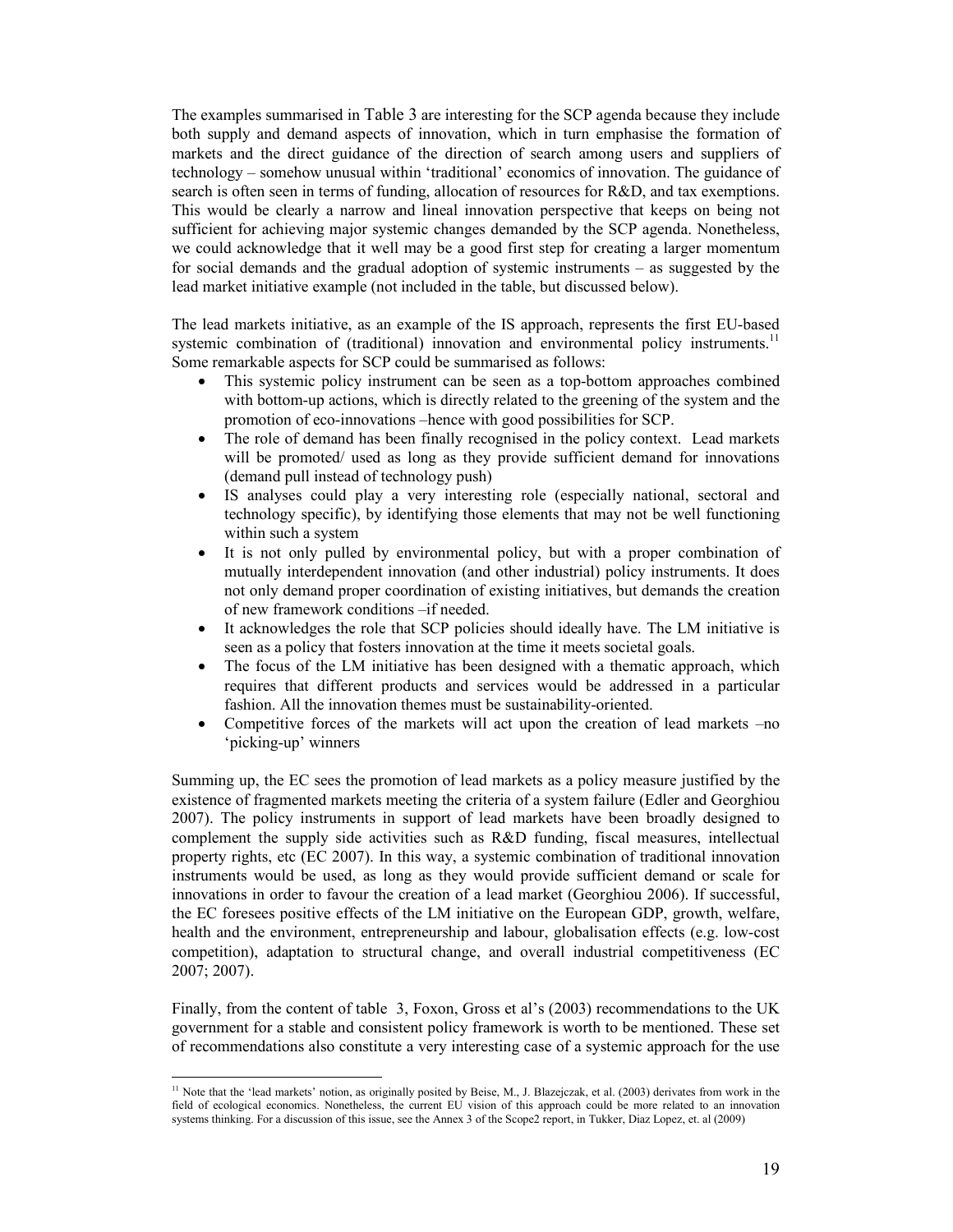of policy instruments. The following figure represents an ideal picture of the different policy instruments to be used depending on the stage of the degree of maturity of a given technology and its market penetration.



**Figure 5 Coordinated use of policy instruments along the degree of technology maturity** 

*Source: Foxon, Gross et al. (2003), p. 18* 

The illustration above is important in terms of understanding how demonstration experiments (e.g. using strategic niche management or transition experiments) can progress along the different stages of development until reaching the commercial stage. More importantly, it suggests how policies can help technologies to overcome lock-in effects created by the nature of the institutional framework.

# **5. Lessons learnt for SCP policies**

## **5.1 Systemic intervention has added value**

As indicated in the introduction of this paper, policy intervention is acceptable when individual actors or markets doe not achieve objectives that from an overall society perspective are desirable (Edquist and Chaminade 2006). Traditional policy approaches imply the application of regulatory, economic and informative instruments that adjust framework conditions. Often, a single instrument or a limited mix of instruments is applied that has to do the trick: a 'silver bullet' that changes market and framework conditions is asked for, in the hope that such changes in market and framework conditions create a dynamics that makes consumption and production more sustainable.

Such approaches forego the lessons that are clearly depicted by the discussion of system innovation and innovation system theory (section 3). These theories focus on failures in the socio-economic system, which is so much broader than the interaction in a productionmarket-consumption value chain. Consumers are not as sovereign as they think and businesses depend on corporate and stockholders perception of opportunities and challenges imposed by the external environment. But more importantly, businesses and consumers are locked-in in trajectories of socio-economic development that go beyond their power to change. It is such 'system failures' that are addressed by systemic instruments. The various cases briefly introduced in the precedent section show how systemic instruments and coordinated application can have added value:

• Energy efficiency in the Nordic countries: a lack of connectivity between policy instruments and lack of knowledge transfer and learning networks resulted in lower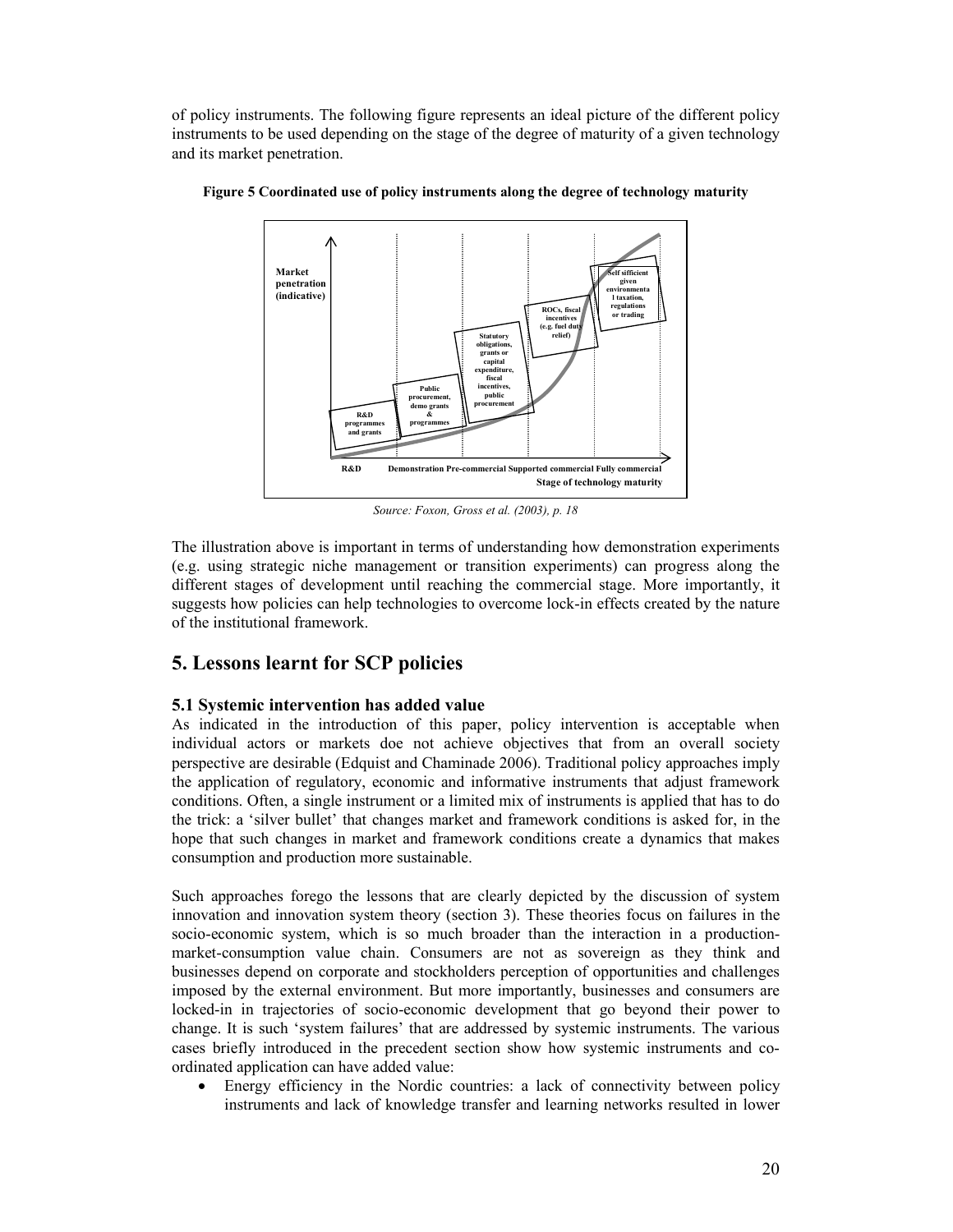diffusion rates as possible. The lead markets initiative on sustainable construction represents an interesting alternative to correct these systemic failures. This case shows the importance of system innovation analyses.

- Energy transition in the Netherlands: This case represents possibly one of the most comprehensive systemic bottom-up approaches to sustainable policy making. It represents a consensual approach to policy making where different societal actors defined a vision of the main routes to be followed for a transition to a sustainable energy system with short, medium and long run strategic planning.
- Low carbon transport in the UK: the British strategy for a low carbon transport system shows a case where a shift from traditional policy making (i.e. R&D funds) is being transformed to a more coordinated and systemic approach. More importantly, it is a case where the transition and innovation system policy practice seems to have good chances to co-exist and reinforce one another.
- Sustainable mobility in the Netherlands: The recent experience of the sustainable mobility in the Netherlands calls for an understanding on the role that transition experiments along the innovation cycle. It highlights the need for new structures, proper framework conditions and monitoring and learning.
- Organic food in Switzerland: Due to changes in rules for agricultural support enforced by WTO, in the 1990s Swiss agriculture switched in a very short time to organic and precision farming. However, this switch would have been impossible without that in the decades before a broad and matured experience with such alternative farming had been gained. This case shows the added value of creating lead or niche markets of alternative systems.

The main idea behind the use of systemic instruments is that they truly differ from traditional policy –they are realistically achievable but require great coordination efforts. Clearly, the use of systemic instruments might allow the identification of targeted solutions for specific problems but they would also attempt to tackle the problem as a whole. The functioning of the system can be understood, framework conditions can be enhanced, specific areas can be targeted, broad (technology) areas can be developed, market and societal penetration is facilitated, and system change is intended. If technologies or social instruments are targeted towards amending specific social demands, behavioural change can be induced. Ultimately, the use of systemic instruments may lead to a 'tailor made' approach for amending system failures that would contribute to producer and consumer behavioural change. SCP is a systemic challenge where the application of individual, traditional policy instruments is not always sufficient. Systemic failures hinder changes to SCP, and hence systemic instruments are needed.

## **5.2 Characteristics of systemic instruments for SCP**

The content of section 4 highlighted the notion that SCP requires coordinated and systemic use of instruments in order to amend system failures (see the lead markets and the energy transition examples). System theory and practice has suggested a collection of elements for the greening of the innovation system that could serve as a model for the SCP arena. As the main characteristics of systemic intervention, we may highlight the following aspects and instruments that would be required for adopting such an approach:

- Systemic thinking
- Long term vision and frameworks
- Clear alignment to societal demands
- Guiding principles are necessary (e.g. strategic agenda, transition plan, etc)
- Require great coordination efforts, sound knowledge of the system, and proper understanding of framework conditions (nation, region, sector, technology)
- Recognition of national, sectoral, regional, domain and technology-specific characteristics that make each system to be unique –or at least particular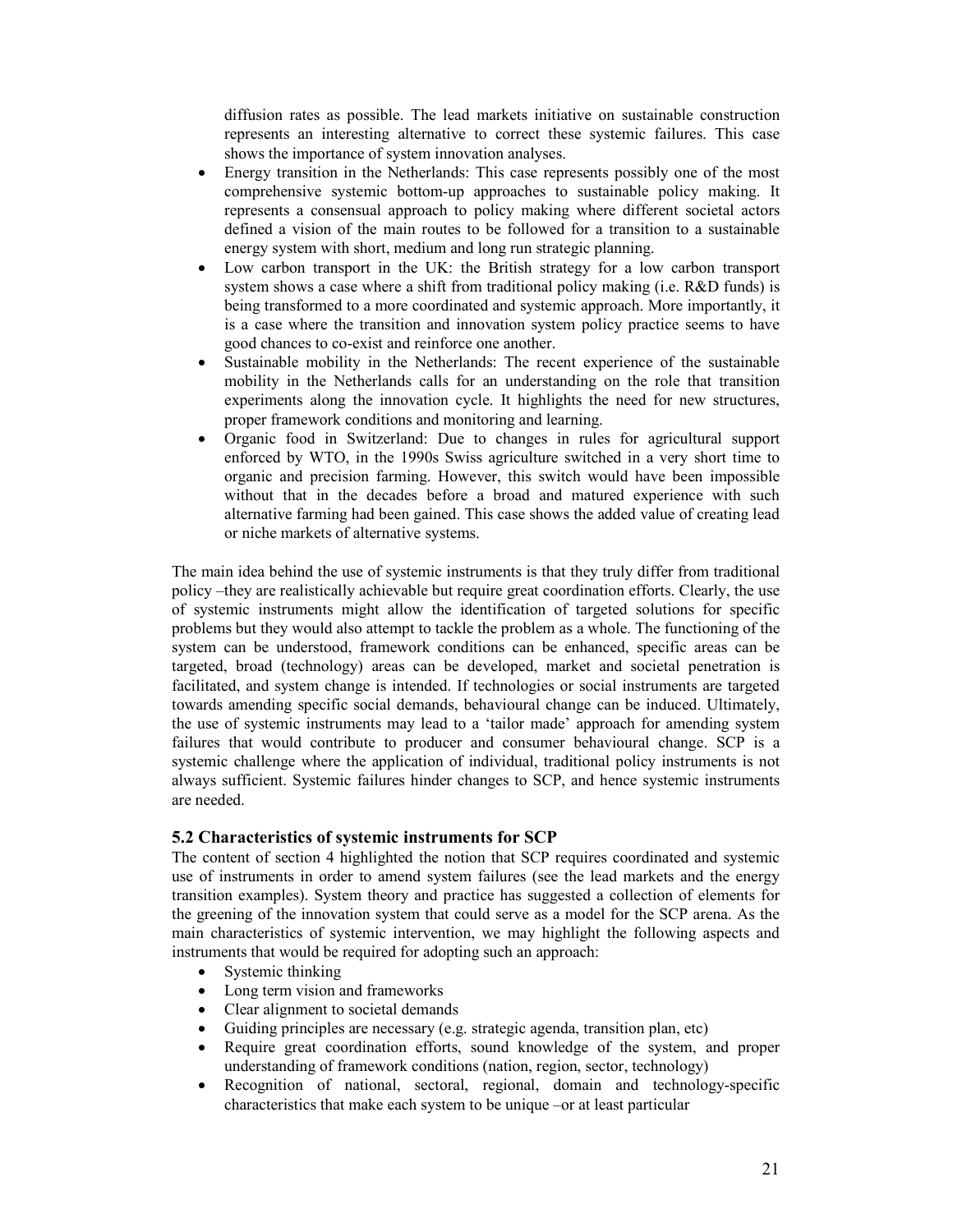- Involvement of relevant stakeholders; bottom-up and top-bottom approach could be combined
- Identification of complementarities and synergies between different instruments
- Coordinated use of existing instruments, modification of relevant aspects of them, and creation of new ones; targeted policies along the different stages of innovation is recommended
- Allowing experimenting, learning, feedback loops and monitoring
- Understanding of innovation (social, organisational, technological, process, product, eco, systemic) as a system
- The use of systemic use of instruments per domain and/or /per technology area is important since sectoral differences matter.

The theory and case-based evidence presented in this work may suggest that before any policy mix can be applied, a sound knowledge of the system is required. The experience from the cases in tables 2 and 3 highlighted the idea that a proper understanding of the dynamics of a (complex) system can be obtained via a number of tools, such as innovation system analyses and multi-level analyses. IS (national, sectoral and technology specific) analyses represent a very interesting tool for the identification of those elements that may not be well functioning within a system. An interesting alternative to avoid an underestimation of system failures was provided by Klein Woolthuis, Lankhuizen et al. (2005). These authors developed a very practical and user friendly IS-system failure framework to analyse, evaluate and to identify potential bottlenecks in policy actions.<sup>12</sup> For example, applying such analysis to the 'lead markets initiative' may highlight the need to support it with 'intelligence approaches' in order to provide a good performance of the system. The analysis of the cases noted that a possible way to amend possible limitations of the lead markets approach on the selection of relevant innovation areas would be by using methodologies for the identification of potential lead markets based on for IS (national, sectoral and/or technological) analyses. Multilevel analyses and transition experiments (e.g. strategic niche management) provide understanding of the system towards paradigm change. It seeks to provide an understanding of the system so that a gradual and non-disruptive regime shift for sustainability can be induced. Complementarily, the transition management cycle is an interesting framework for structuring the content and processes of a system innovation. Visions and paths, transition experiments, and supporting activities are part of such a transition process and require constant feedback and monitoring in an appropriate learning network

## **5.3 Gaps and white spots**

The lessons extracted from IS and SI theory and practice provide some clues on the existence of gaps on systemic policy implementation.

First, a main gap is the application of systemic policy instruments by themselves. Systemic instruments are mainly used in innovation policies, and hardly in sustainability policies. This is worrying, since most of the sustainability problems (mobility, energy use, food, and housing) require radical changes that are clearly hindered by systemic inertia. The exceptions are the transition management programs in the Netherlands and the use of some systemic instruments in the EU's SCP and public procurement policy (e.g. linkages between SCP and lead markets, leveraging of innovation, cleaner and leaner production via eco-innovation). The use of systemic approaches in other areas of interest for SCP such as competition, regulation (i.e. health, environment), education, and macro-economic policies is rather

 $\ddot{\phantom{a}}$ <sup>12</sup> System failures are categorised by Klein Woolthuis, et al  $(2005, 612-614)$  in terms of: infrastructure, institutions (soft, hard), interaction (strong/weak network failure, myopia due to internal orientation, lack of weak ties, and dependence on dominant partners) and capabilities. System failures cannot be addressed in a direct manner, so the proposed framework aims to provide a tool for policy analysis on: where the systemic failures occur, which actors should be addressed to make change possible, and a sense of prioritising of them. Lastly, this framework can be used for evaluation of policy programmes.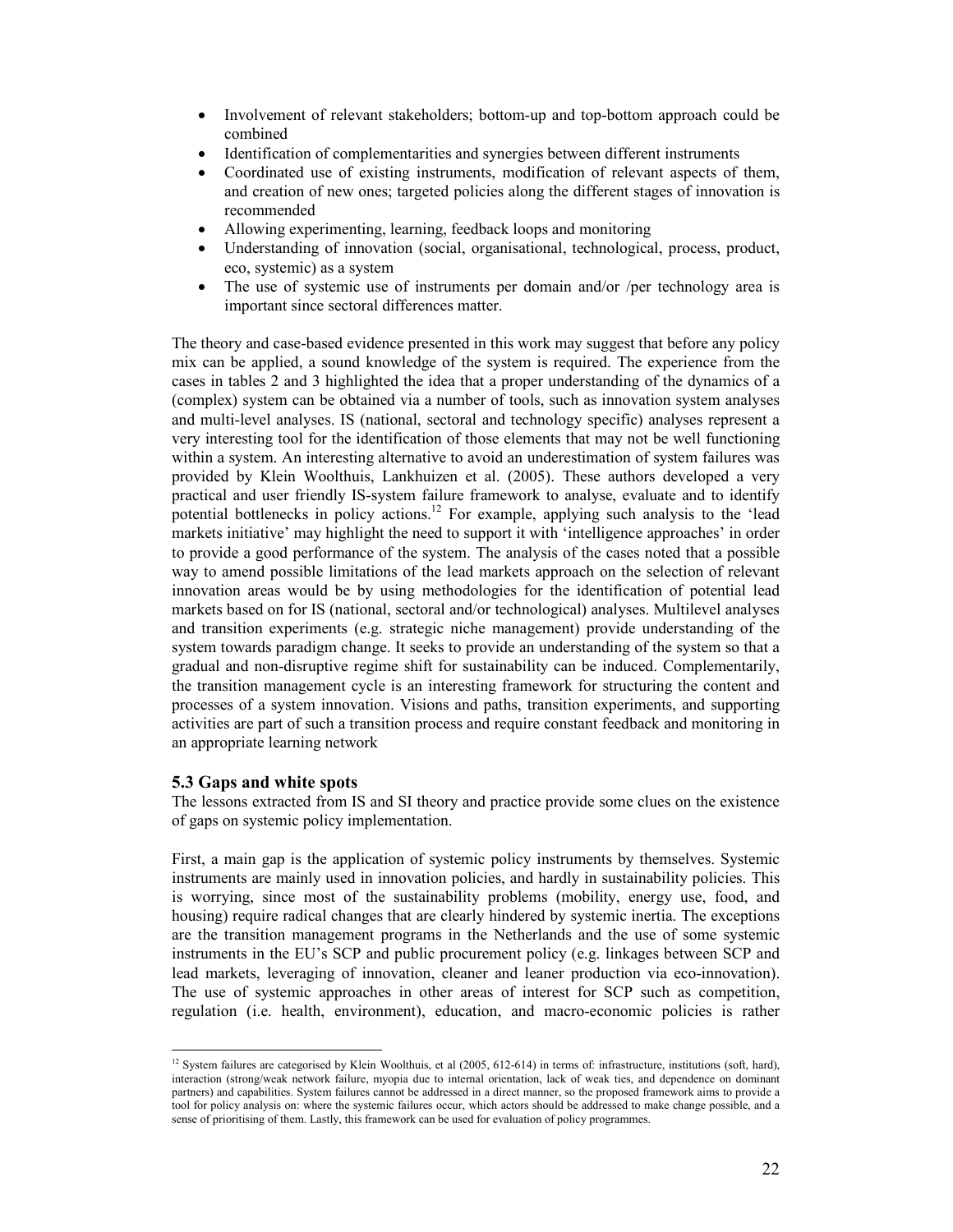inexplicit. Indeed, one could wonder if existing SCP policies acknowledge the systemic character of the challenge.

Second, one can identify clear white spots from a geographical perspective. Innovation instruments, systemic or not, are highly dependent on country and sector specific conditions. In practice, systemic instruments are being used in certain countries (e.g. the Netherlands) whereas some countries are moving onto that direction (e.g. the UK, Nordic countries). Examples of this account the use of the lead markets initiative at the European level for the areas of energy provision, sustainable construction, and recycling. It may be that lead countries in these sectors at the European level such as Sweden, Germany, the Netherlands and Finland may be benefited from such a 'leading' approach. An additional example is the support to innovation in low carbon technologies (for mobility and energy) in the United Kingdom. Such geographical white spots are much more relevant than sector-oriented white spots. In countries where systemic instruments are applied, one sees in general an application in a variety of sectors.

A final gap could be the limited learning and exchanges across countries with the applications of systemic instruments in similar sectors. Examples of this may account: the lead markets initiative for recycling could benefited from the transition management case of recycling. Another example is the UK experience of the transition to lower carbon technologies in setting up experiments, which could receive inputs from the energy transition in the Netherlands.

It is interesting to see that both the SI as IS approach does not challenge the basic paradigms of growth and wealth. None of these approaches have directly included demographic or growth related aspects in the type of systemic failures to be amended. Implicitly, they suggest that socio-technical changes are the most important contribution to face societal problems. Indeed, the IS approach mainly is geared towards the goal of enhancing competitiveness. Even the SI approach seems to avoid carefully issues like de-growth, consumer sovereignty, the quest for status via wealth and material goods, and equity at global level.

## **6. A** *guise de conclusion: wrapping up and further research needs*

To sum up, the content of this paper has argued that the change to SCP is a systemic challenge where the application of individual, traditional policy instruments is not always sufficient. Systemic failures hinder changes to SCP, and hence systemic instruments are needed. Two strands of theories and related cases were presented: the system innovation and innovation system approaches. System innovation approach has a strong policy focus and as such was designed to face sustainability problems by promoting major system changes. The core goal of innovation systems policy is to promote competitiveness through a high innovative capacity (Andersen 2008). Added value of systemic instruments is that they point at the need to have a holistic view on the system in which change is desired, to address various functions that may need change, and to acknowledge that change is too complex and hence often cannot planned. The latter then implies the need for experimenting, organising learning networks, etc.

Finally, a few punctual aspects of the implication of the use of systemic approaches for SCP can be noted and (perhaps) explored into more detail:

- In the overall, both approaches need to address the SCP agenda into more depth (e.g. both approaches focused on innovation and eco-innovation).
- The division of the SCP agenda in domains seems to be a feasible alternative, so transition processes and innovation dynamics can be easily fostered/ identified.
- Added value of systemic instruments vs. individual approaches is self-evident (e.g. from the initiative of lead markets or the energy transition case)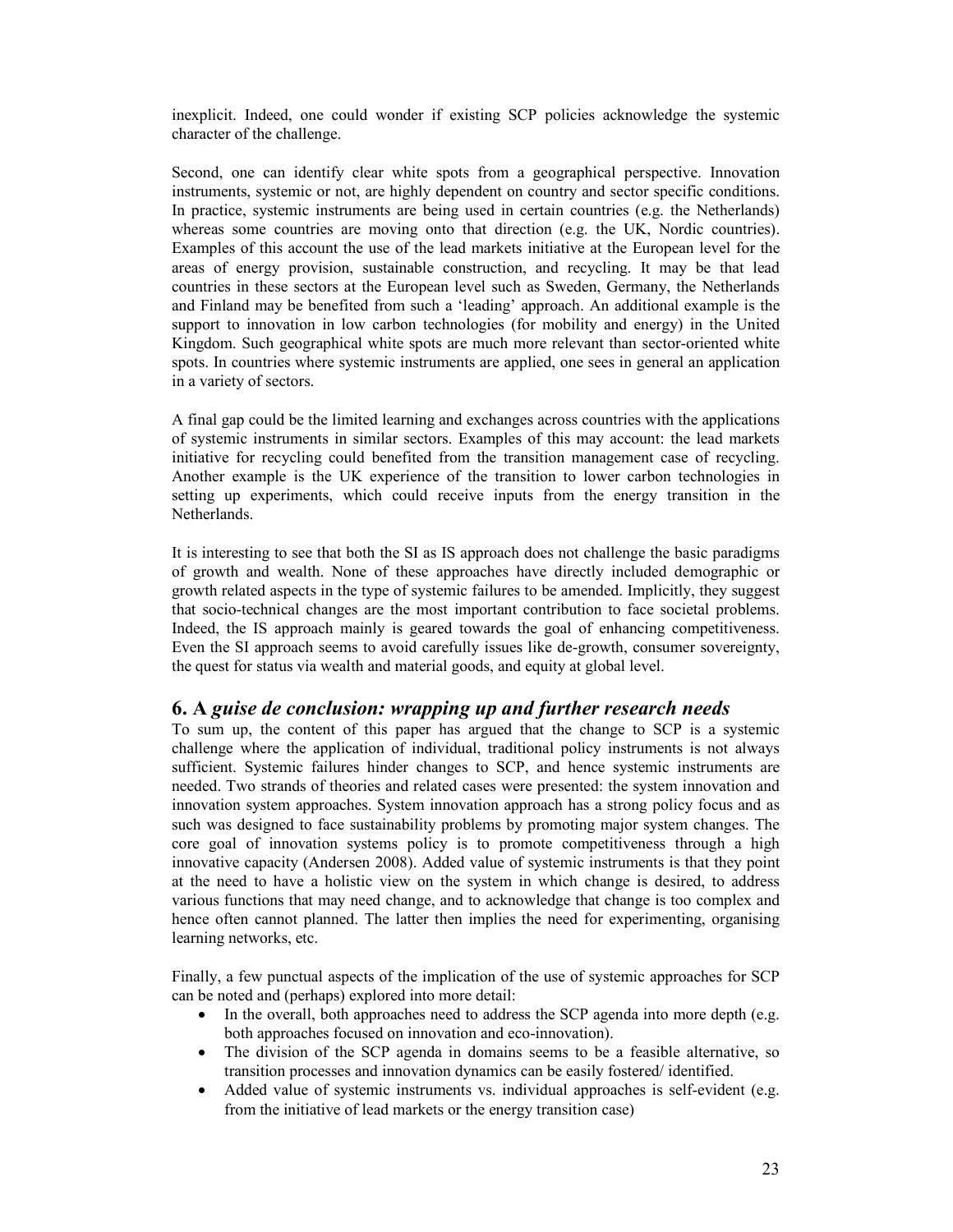- In spite of the attempts to include the demand side in IS and SI policies, it is clear that SCP policies demand the introduction of an explicit consumption domain (e.g. shift to ecological agriculture in Switzerland).
- Coordination of instruments should be envisaged along the entire innovation and business cycle and they should allow room for experimenting, learning by doing, constant feedback and diminishing the associated risks (e.g. EU sustainable construction case). As an analogy of the supply and demand taxonomy of innovation instruments presented in Figure 4, it could serve as a basis for the distribution of policy instruments in terms of consumption, market and production in SCP policies. In addition, examples such as the one presented in Figure 5 could give a clear indication what 'coordination' of policy instruments may represent

A final aspect to be noted are the implications of systems approaches and SCP for climate change mitigation and adaptation. As noted by Adger, et al (2005), successful adaptation to climate change involves a number of (cascading) decisions across different levels, which are made up by different stakeholders (e.g. firms, NGOs, governments, individuals, etc), at different levels (e.g. municipalities, regions, countries). Actions for adaptation may include creating policies or regulations in order to build such capacities (e.g. SCP communication and information policies), and actions that implements operational adaptation decisions (e.g. reducing the cumulative impacts of climate change, ensuring that measures are actually adopted by organisations, etc) (Adger, et al 2005). Often, bottom up (e.g. a community initiatives, such as the ones initiated by a system innovation approach) and top-down adaptation actions (e.g. higher level government decisions framed by the innovation systems thinking) are facing constraints. Moreover, institutions (e.g. norms and rules) are often conflicted with the interest of sector groups (e.g. a trade union).

It has become almost a platitude that (radical technological) innovations are needed to prevent Nature from breaking down under the combined pressure of major societal challenges (Tukker and Buiter, 1007), including climate change. As noted by Tukker and Butter (2007, p 94): *"Scientists and policymakers have argued in varying terms that this challenge can only be met if system innovations are set in place. Singular innovations that change elements of production-consumption chains (e.g. implementing a material recycling system for end of life vehicles, or striving for a circular economy in general) may lead to improvements of 50 or 75% […] But only innovations at system level create such a large scope for change that really radical reductions of environmental pressure come into sight".* This type of innovations focus on societal needs (e.g. future technical specifications for transport modes) and the systems that determine how these functions are fulfilled (e.g. the setting up of such standards based on natural relations between frequency and magnitude of the problem, and the available resources and technical capacity to fulfil it).

Clearly, a more systemic-view of adaptation to climate change is needed in order to analyse the whole system (framework) where those decisions (are to be made). New forms of complex and reflexive governance could possibly be best suited to solve these problems, where different stakeholders may be involved. In addition to the (innovation) system approaches here presented, it could also be useful for adaptation and mitigation policies to climate change to include other forms of systemic governance approaches: resilience and adaptive capacity. The linkages of systemic approaches to innovation, SCP and climate change mitigation and adaption should be explored into more detail, and perhaps be more explicit in the current SCP research agenda.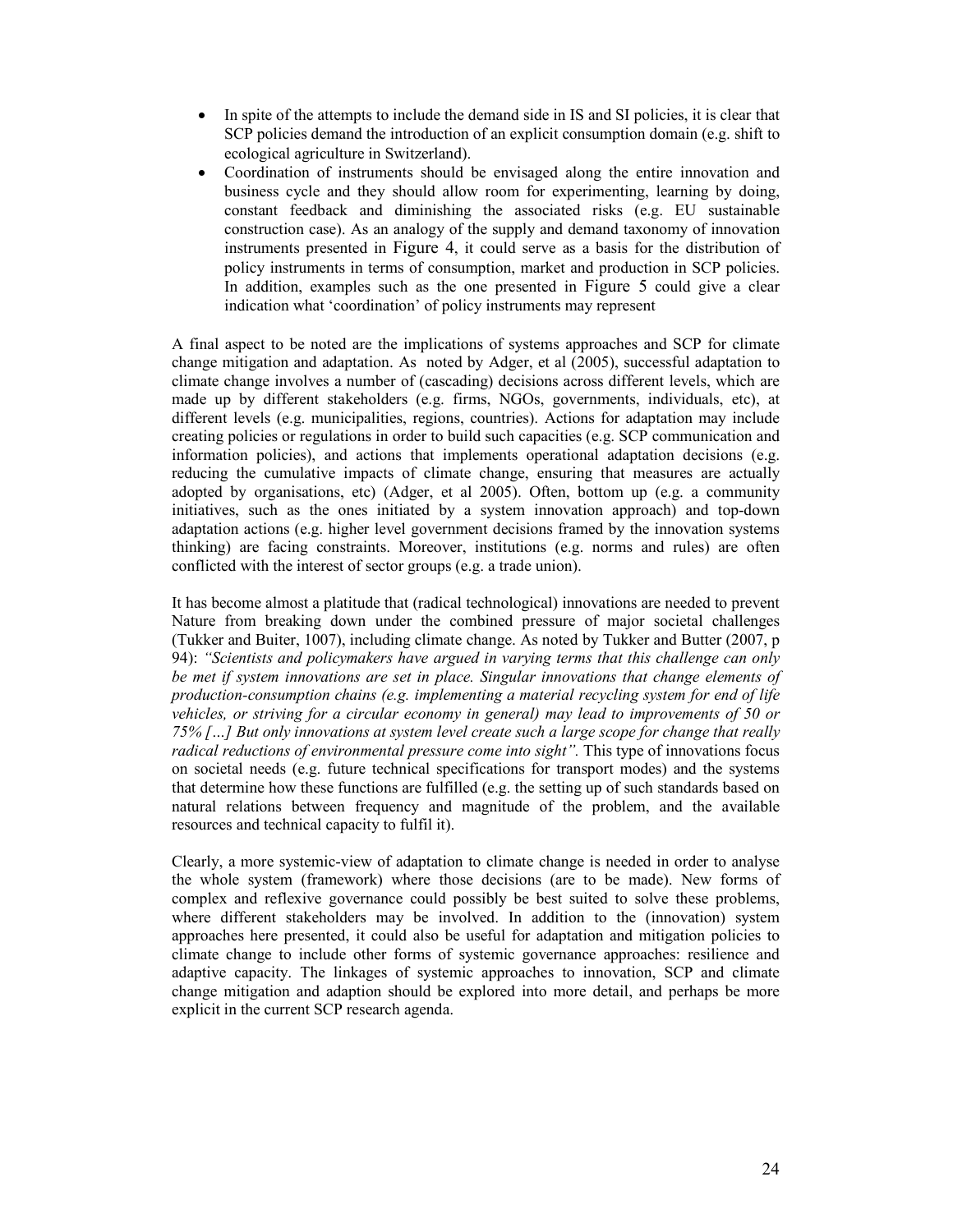#### **References**

- Andersen, M. (2004). Innovation System Dynamics and Sustainable Development Challenges for Policy. Innovation, Sustainability and Policy Conference. Kloster Seeon, Germany**:** 22.
- Andersen, M. (2008). Review: System transition processes for realising Sustainable Consumption and Production. System Innovation for Sustainability 1. Perspectives on Radical Changes to Sustainable Consumption and Production. A. Tukker, M. Charter, C. Vezzoli, E. Sto and M. Andersen. Chippenham, Greenleaf Publishing Ltd.
- Asheim, B. and M. Gertler (2005). The Geography of Innovation. Regional Innovation Systems. The Oxford Handbook on Innovation. J. Fagerberg, D. Mowery and R. Nelson. Oxford, Oxford University Press**:** 291-317.
- Belz, F. (2004). A transition towards sustainability in the Swiss agri-food chain (1970-2000): using and improving the multilevel perspective. System Innovation and the Transition to Sustainability. Theory, Evidence and Policy. B. Elzen, F. Geels and K. Green. Cheltenham, Northampton, Edward Elgar**:** 97-113.
- Bergek, A., S. Jacobsson, et al. (2008). "Analyzing the functional dynamics of technological innovation systems: A scheme of analysis." Research Policy **37**(3): 407-429.
- Braczyk, H., P. Cooke, et al. (1998). Regional Innovation Systems. London, UCL press.
- Breschi, S. and F. Malerba (1997). Sectoral Innovation Systems: Technological Regimes, Schumpeterian Dynamics, and Spatial Boundaries. Systems of Innovation: Technologies, Institutions and Organisations. C. Edquist. London, Washington, Routledge**:** 130-156.
- Carlsson, B. and S. Jacobsson (1994). "Technological systems and economic policy: the diffusion of factory automation in Sweden." Research Policy **23**(3): 235-248.
- Carlsson, B., S. Jacobsson, et al. (2004). Dynamics of Innovation Systems: Policy-Making in a Complex and Non-Deterministic World. International Workshop on Functions of Innovation Systems. Utrecht, University of Utrecht,.
- Carlsson, B., S. Jacobsson, et al. (2002). "Innovation systems: analytical and methodological issues." Research Policy **31**(2): 233-245.
- Coenen, L. and F. Diaz Lopez (2008). Comparing systemic approaches to innovation for sustainability and competitiveness. DIME International Conference "Innovation, Sustainability and Policy". University Montesquieu Bordeaux IV, France., DIME; GREThA, University Montesquieu Bordeaux IV**:** 32.
- Cooke, P. (2001). "Regional Innovation Systems, Clusters, and the Knowledge Economy." Ind Corp Change **10**(4): 945-974.
- Dahmén, E. (1970). Entrepreneurial Activity and the Development of Swedish Industry, 1919-1939. Homewood, IL., American Economic Association Translation Series.
- DfT (2007). Low Carbon Transport Innovation Strategy. London, Department for Transfort (DfT)**:** 82.
- Diaz Lopez, F. (2008). Environment, Technological change an Innovation. The Case of the Mexican Chemical Industry. Faculty of Social Sciences. School of Development Studies. Norwich, University of East Anglia. **PhD in Human Geography:** 302.
- Dosi, G. and L. Orsenigo (1988). Coordination and transformation: an overview if structures, behaviours and change in evolutionary environments. Technical Change and Economic Theory. G. Dosi, C. Freeman, R. Nelson, R. Silverberg and L. Soete. London, Pinter Publishers**:** 13-37.
- DTI (2003). Our Energy Future creating a low carbon economy. London, Department for Trade and Industry, Department for Transport, Department for Environment, Food and Rural Affairs**:**  142.
- EC (2003). Innovation Policy: updating the Union's approach in the context of the Lisbon strategy. Brussels, Commission of the European Communities. **COM(2003) 112 final:** 27.
- EC (2004). Fostering Structural Change: an industrial policy for an enlarged Europe. Brussels, Commission of the European Communities. **COM(2004) 274 final**.
- EC (2004). Science and Technology, the Key to Europe's future Guidelines for future European Union policy to support research. Brussels, Commission of the European Communities. **COM(2004) 353 final:** 12.
- EC (2004). Stimulating Technologies for Sustainable Development; and Environmental Technologies Action Plan for the European Union. Brussels, Commission of the European Communities. **COM(2004) 38 final**.
- EC (2005). More Research and Innovation Investing for Growth and Employment: A Common Approach. Brussels, Commission of the European Communities. **COM(2005) 488 final:** 22.
- EC (2006). Putting knowledge into practice: A broad-based innovation strategy for the EU. Brussels, Commission of the European Communities. **COM(2006) 502 final:** 18.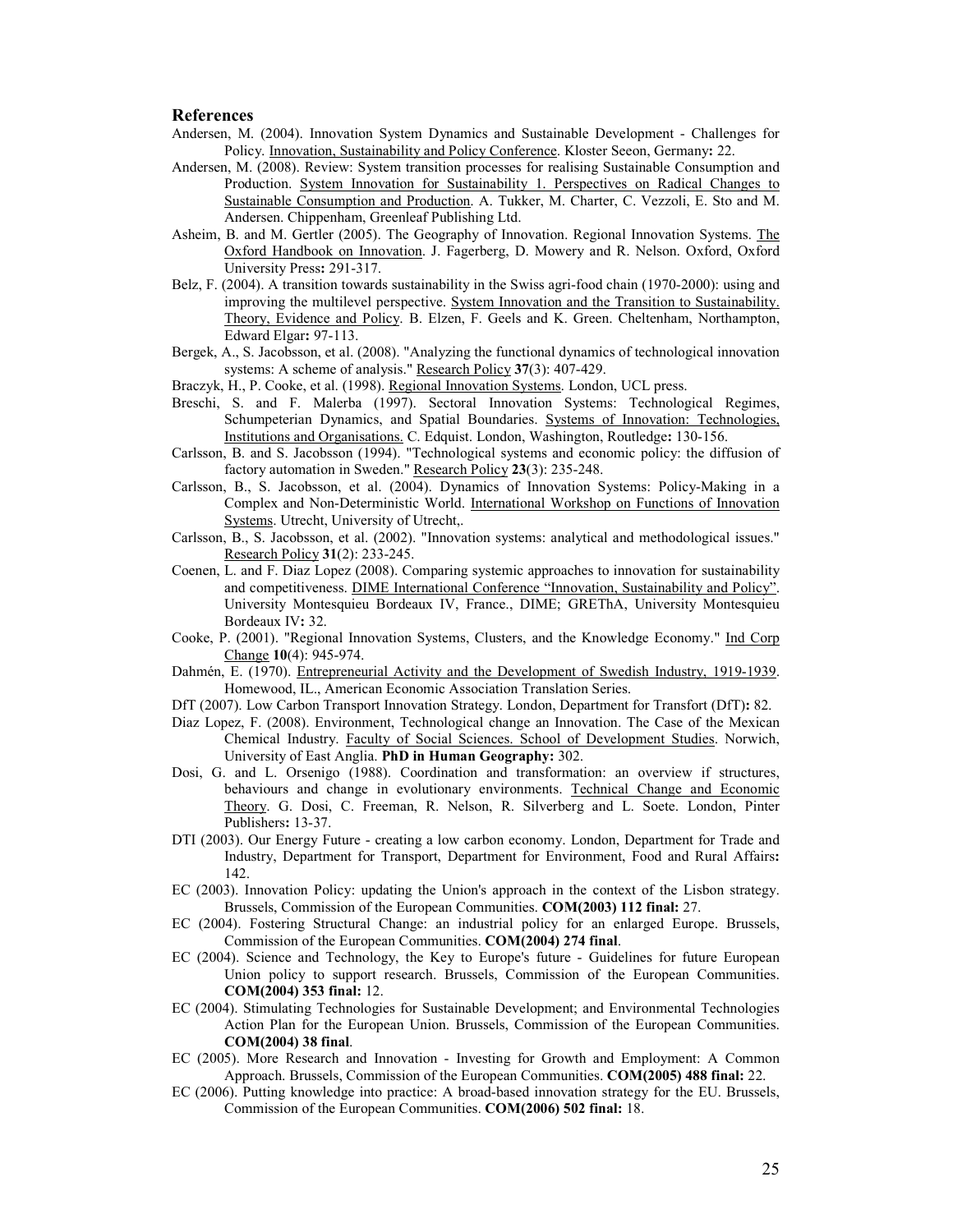- EC (2007). A lead market initiative for Europe. Brussels, Commission of the European Communities. **COM(2007) 860 final:** 11.
- EC (2007). A lead market initiative for Europe (Annex I). Brussels, Commission of the European Communities. **COM(2007) 860 final SEC (2007) 1730:** 25.
- EC (2007). A lead market initiative for Europe. Explanatory Paper on the European Lead Market approach: Methodology and Rationale (Annex II). Brussels, Commission of the European Communities. **COM(2007) 860 final SEC (2007) 1729:** 75.
- EC (2008). Background document to the consultation on the Action Plans on Sustainable Consumption and Production and Sustainable Industrial Policy. Brussels, Commission of the European Communities**:** 15.
- EC (2008). Communication from the Commission to the European Parliament, the Council, the European Economic and Social Committee and the Committee of the Regions on the Sustainable Consumption and Production and Sustainable Industrial Policy Action Plan. Brussels, Commission of the European Communities. **COM(2008) 397 final**.
- Edler, J. and L. Georghiou (2007). "Public procurement and innovation--Resurrecting the demand side." Research Policy **36**(7): 949-963.
- Edquist, C. (1997). Systems of Innovation: Technologies, Institutions and Organisations. London, Washington, Routledge.
- Edquist, C. (2005). Systems of Innovation. Perspectives and challenges. The Oxford Handbook on Innovation. J. Fagerberg, D. Mowery and R. Nelson. Oxford, Oxford University Press**:** 181- 208.
- Edquist, C. and C. Chaminade (2006). Rationales for public policy intervention from a systems of innovation approach: the case of VINNOVA. CIRCLE Electronic Working Paper Series. . Lund, CIRCLE -Center for Innovation, Research and Competence in the Learning Economy, Lund University**:** 25.
- EEA (2005). Household consumption and the environment. EEA Report No 11/2005. Copenhagen, European Environment Agency**:** 72.
- Emtairah, T., N. Tojo, et al. (2008). Green Markets and Cleaner Technologies (GMCT) The challenges of energy efficiency innovations in the Nordic building sector. Lund, International Institute for Industrial Environmental Economics (IIIEE), Lund University**:** 45.
- EZ and ETTF (2006). More with Energy. Opportunities for the Netherlands. The Hague. Westervoort, Ministry of Economic Affairs. Energy Transition Task Force (ETTF). Senternovem**:** 53.
- Foxon, T. (2003). Inducing Innovation for a low-carbon future: drivers, barriers and policies. A report for the Carbon Trust. London, Centre for Energy Policy and Technology Imperial College London (ICCEPT)**:** 56.
- Foxon, T., R. Gross, et al. (2003). Innovation in long term renewables options in the UK overcoming barriers and system failures. ICEPT report for the DTI Renewable Innovation Review. London, Centre for Energy Policy and Technology Imperial College London (ICCEPT)**:** 45.
- Foxon, T. and R. Kemp (2007). Innovation impacts of environmental policies. International Handbook on Environment and Technology Management (ETM). D. Marinova, D. Annandale and J. Phillimore. Cheltenham, Edward Elgar**:** 119-139.
- Foxon, T. J., R. Gross, et al. (2005). "UK innovation systems for new and renewable energy technologies: drivers, barriers and systems failures." Energy Policy **33**(16): 2123-2137.
- Freeman, C. (1987). Technology Policy and Economic Performance: Lessons from Japan. London, Frances Pinter.
- Freeman, C. and C. Perez (1988). Structural Crises of adjustment, business cycles and investment behaviour. Technical Change and Economic Theory. G. Dosi, C. Freeman, R. Nelson, R. Silverberg and L. Soete. London, Pinter Publishers**:** 38-66.
- Galli, R. and M. Teubal (1997). Paradigmatic Shifts in National Innovation Systems. Systems of Innovation. Technologies, Institutions and Organisations. C. Edquist. London, Washington, Pinter**:** 342-370.
- Geels, F. W. (2002). "Technological transitions as evolutionary reconfiguration processes: a multi-level perspective and a case-study." Research Policy **31**(8-9): 1257-1274.
- Geels, F. W. (2005). "Processes and patterns in transitions and system innovations: Refining the coevolutionary multi-level perspective." Technological Forecasting and Social Change **72**(6): 681-696.
- Geels, F. W. and R. Kemp (2000). Transities vanuit socio-technisch perspectief. Maastricht, MERIT.
- Georghiou, K. (2006). Effective innovation policies for Europe the missing demand side. Helsinki, Prime Minister's Office. Economic Council of Finland**:** 23.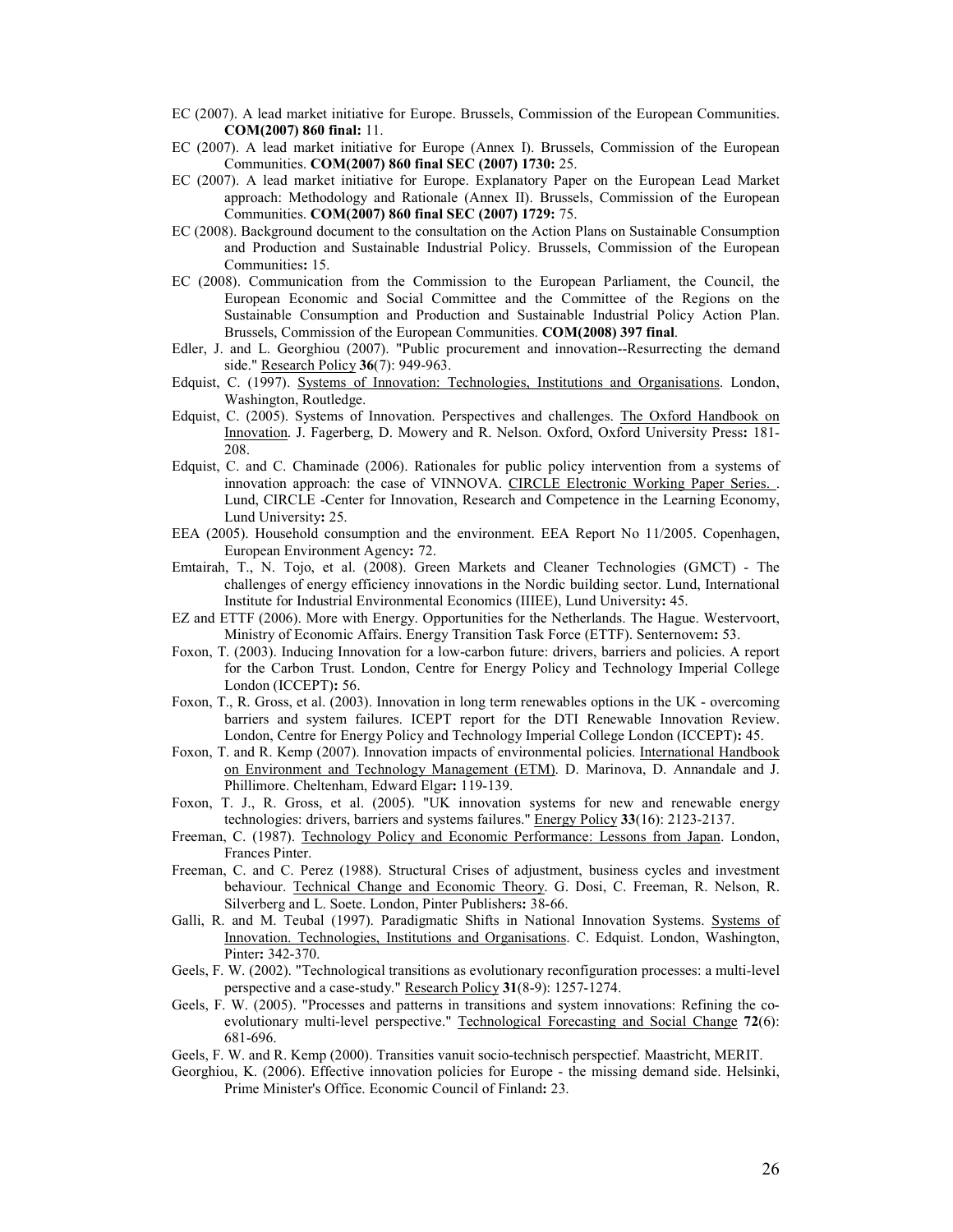- Grin, J. and R. Weterings (2005). Reflexive monitoring of system innovative projects: strategic nature and relevant competences. Amsterdam, Apeldoorn, UvA, TNO.
- Hekkert, M., R. Suurs, et al. (2007). "Functions of innovation systems: A new approach for analysing technological change." Technological Forecasting and Social Change **74**(4): 413-432.
- Hoogma, R., R. Kemp, et al. (2002). Experimenting for Sustainable Transport. The approach of Strategic Niche Management. London, New York, Spon Press.
- ICCEPT and E4Tech (2003). The UK Innovation Systems for new and renewable energy technologies. A report to the DTI Renewable Energy Development & Deployment Team. London, Imperial College London Centre for Energy Policy and Technolgy and E4Tech Consulting**:** 128.
- Jacobsson, S. and A. Bergek (2004). "Transforming the energy sector: the evolution of technological systems in renewable energy technology." Industrial and Corporate Change **13**(5): 815-849.
- Jaumotte, F. and N. Pain (2005). An Overview of Public Policies to Support Innovation. OECD Economics Department Working papers no 456. Paris, OECD**:** 32.
- Kemp, R. (1997). Environmental Policy and Technical Change. A comparison of the Technological Impact of Policy Instruments. Cheltenham, Brookfield, Edward Elgar.
- Kemp, R. (2000). Technology and Environmental Policy-Innovation effects of past policies and suggestions for improvement. Paper for OECD workshop on Innovation and Environment. Paris, OECD.
- Kemp, R., M. Andersen, et al. (2004). Background report about strategies for eco-innovation. Maastrichct, VROM, TNO-STB, MERIT, RISO.
- Kemp, R. and J. Rotmans (2004). Managing the transition ot sustainable mobility. System Innovation and the Transition to Sustainability. Theory, Evidence and Policy. B. Elzen, F. Geels and K. Green. Cheltenham, Northampton, Edward Elgar**:** 137-167.
- Klein Woolthuis, R., M. Lankhuizen, et al. (2005). "A system failure framework for innovation policy design." Technovation **25**(6): 609-619.
- Leontief, W. (1941). The Structure of American Economy, 1919-1929. An Empirical Application of Equilibrium Analysis. Cambridge, MA., Harvard University Press.
- Lindt, M., van de and D. Loorbach (2005). DUWOBO process. Brussels.
- Loorbach, D. (2002). Transition management: governance for sustainability. Conference on the Human Dimensions of Global Environmental Change "Knowledge for the Sustainability Transition: The Challenge for Social Science" Berlin., German Political Science Association (DVPW)
- Loorbach, D. (2007). Transition Management: new mode of governance for sustainable development. Rotterdam, International books.
- Loorbach, D. (2008). Why and how transtition management emerges. **IHDP**. Berlin., German Political Science Association (DVPW)
- Lundvall, B. (1992). National Innovation Systems. Towards a Theory of Innovation and Interactive Learning. London, Pinter Publishers.
- Malerba, F. (2002). "Sectoral systems of innovation and production." Research Policy **31**(2): 247-264.
- Malerba, F. (2004). Sectoral Systems of Innovation. Concepts, issues and analysis of six major sectors in Europe. Cambridge, Cambridge University Press.
- Markard, J. and B. Truffer (2008). "Technological innovation systems and the multi-level perspective: Towards an integrated framework." Research Policy **37**(4): 596-615.
- Montalvo, C. (2002). Environmental Policy and Technological Innovation. Why Do Firms Adopt or Reject New Technologies? Cheltenham, Northampton, Edward Elgar.
- Montalvo, C., P. ten Brink, et al. (2007). Policy pathways to promote eco-innovations (POPA-CTDA) – Scientific summary report. . European Sixth Framework Program, Contract no. 502487,. Delft, TNO - The Netherlands Organisation for Applied Scientific Researc.
- Nelson, R. (1993). National Innovation Systems: A Comparative Analysis. New York, Oxford, Oxford University Press.
- Nonaka, I. and H. Takeuchi (1995). The knowledge creation company. Oxford, New York, Oxford University Press.
- OECD (1997). National Innovation Systems. Paris, Organisation for Economic Cooperation and Development.
- OECD (1999). Managing National Innovation Systems. Paris, Organisation for Economic Cooperation and Development.
- OECD (2002). Dynamising National Innovation Systems. Paris, Organisation for Economic Cooperation and Development.
- OECD (2005). Governance of Innovation Systems. Synthesis Report. Paris, Organisation for Economic Cooperation and Development. **1:** 120.
- Porter, M. (1990). The Competitive Advantage of Nations. London, McMillan Business.